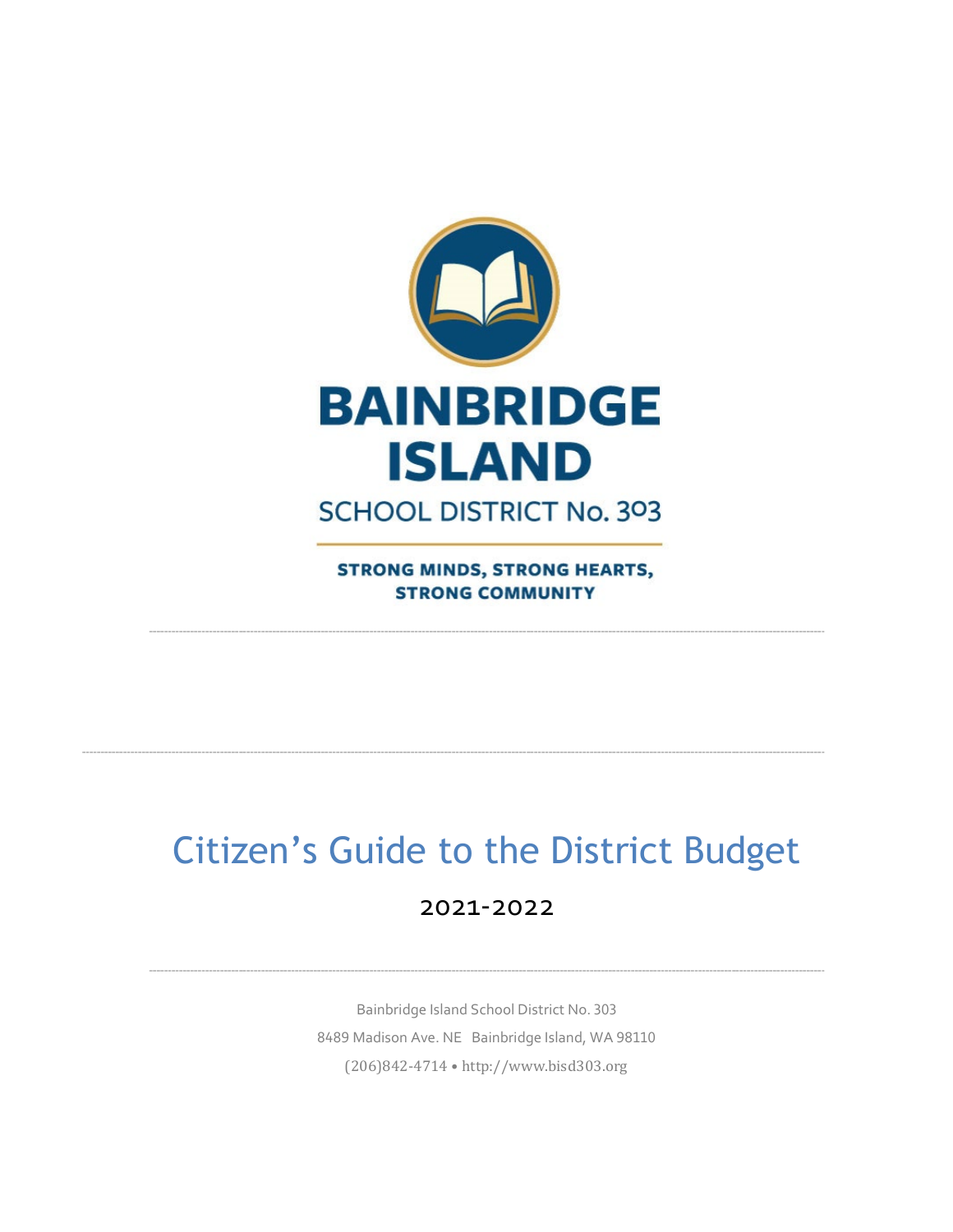# Board of Directors

Lynn Smith, President Christina Hulet, Vice-President Robert Cromwell, Director Mark Emerson, Director Sanjay Pal, Director

# Administration

Dr. Peter Bang-Knudsen, Superintendent Erin Murphy, Deputy Superintendent Kristen Haizlip, Executive Director of Teaching and Learning-Secondary Amii Pratt, Executive Director of Teaching and Learning-Elementary Diane Leonetti, Executive Director of Special Services Peggy Paige, Executive Director of Business Services Nathan Fitzpatrick, Director of Human Resources Kiyomasa Toma, Director of Technology Services Sean Eaton, Director of Career and Technical Education Dane Fenwick, Director of Facilities and Operations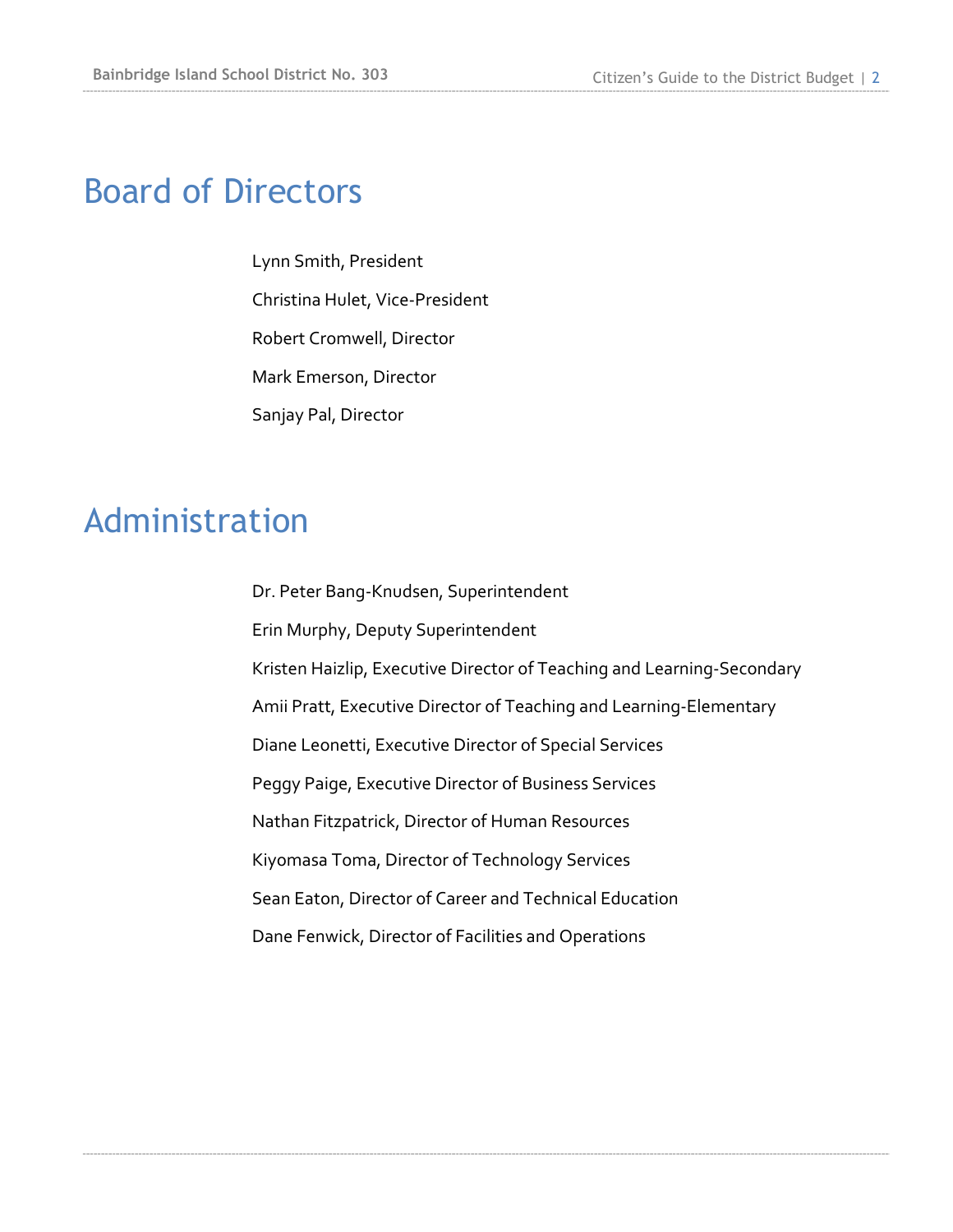# From the Superintendent

December 2021

Bainbridge Island School District Community Members:

The *Citizen's Guide to the District's Budget*, released annually alongside the district's board approved budget (F-195), is financial information in a condensed format that helps build understanding of how schools are funded and how we on Bainbridge Island choose to allocate district revenues. Thanks for taking the time to review the information in this guide.

Our district has faced unprecedented challenges due to the global pandemic over the last two years. Developing safe protocols for schooling during COVID-19, variable enrollment trends, an uncertain economy, and adjusting our instructional models are all challenges that our community has faced these past few years. I am proud of our entire BISD team as we have navigated these turbulent waters.

Due to strong fiscal management from the School Board, along with some State and Federal relief for COVID related matters, I am pleased to share that BISD is in a state of strong fiscal health. The district continues to meet the board's goal of maintaining at least a 5% fund balance while still ensuring that our utilization of these resources support our students and our District Improvement Plan. I believe our schools represent a great value, which includes top-tier academic and enrichment programming.

Our challenge this year in regards to our budget will be to analyze how future potential downward enrollment trends may impact our ability to continue to provide our robust curricular and extra-curricular programs. This year we will work closely with our District Budget Advisory Committee (DBAC) to evaluate aspects of our general fund revenues and expenditures, and will make recommendations on what, if any, budget adjustments need to be made for the following school year (2022-23). I am also deeply appreciative of our relationship with the Bainbridge Schools Foundation (BSF). BSF has been instrumental in supporting and enhancing our ability to serve students, which includes our support of differentiated instruction, academic intervention, and attracting and retaining high quality teachers.

All of the information in this Citizen's Guide is based on information contained in our district's F-195 budget document, a financial statement filed annually with Washington State's Office of Superintendent of Public Instruction (OSPI). We can gladly provide a copy of that form if you are interested in further detail after reviewing this summary; alternately, you can download the document at the following URL: <http://www.k12.wa.us/safs/reports.asp> and selected the Bainbridge Island School District from the drop-down menu.

Again, we appreciate that you have taken the time to review this information and thank-you for your continued support of our schools and students. Should you have questions about any of the information within, please do not hesitate to call me, or Bainbridge Island's Business Services Director, Peggy Paige.

Sincerely,

Dr. Peter Bang-Knudsen Superintendent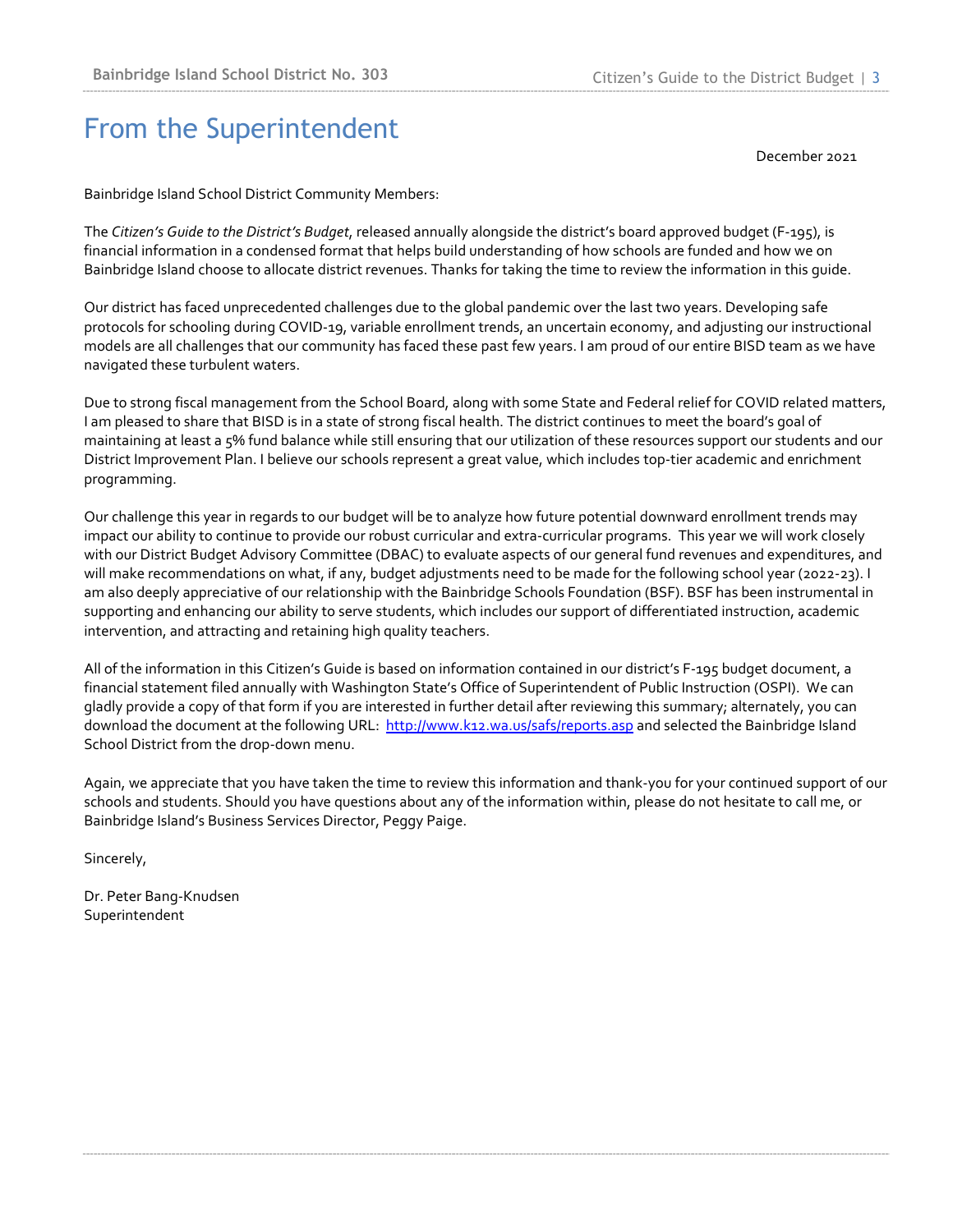| <b>CONTENTS</b>                            |                |
|--------------------------------------------|----------------|
| <b>Board of Directors</b>                  | $\overline{2}$ |
| Administration                             | $\overline{2}$ |
| From the Desk of the Superintendent        | 3              |
| <b>Schools and Programs</b>                | 5              |
| <b>Enrollment and Staffing</b>             | 6              |
| <b>Enrollment and Staffing FTE</b>         | 7              |
| <b>Enrollment Trends</b>                   | 8              |
| The Budget                                 | 10             |
| <b>District Funds</b>                      | 10             |
| Total Financing Sources by Fund            | 11             |
| <b>EXPLANATION OF CHANGES</b>              | 12             |
| <b>General Fund Revenue</b>                | 13             |
| WHERE DOES THE MONEY COME FROM?            | 13             |
| GENERAL FUND REVENUE SOURCE DESCRIPTIONS   | 14             |
| <b>General Fund Expenditures</b>           | 16             |
| HOW ARE YOUR TAX DOLLARS SPENT?            | 16             |
| <b>EXPENDITURES</b>                        | 17             |
| <b>Appendix I</b>                          | 21             |
| <b>Local Taxes</b>                         | 21             |
| <b>BONDS</b>                               | 21             |
| MAINTENANCE & OPERATIONS LEVY              | 21             |
| <b>Appendix II</b>                         | 22             |
| 2021-22 GENERAL FUND BUDGET SUMMARY        | 22             |
| <b>Appendix III</b>                        | 23             |
| <b>GLOSSARY OF SELECTED STATE PROGRAMS</b> | 23             |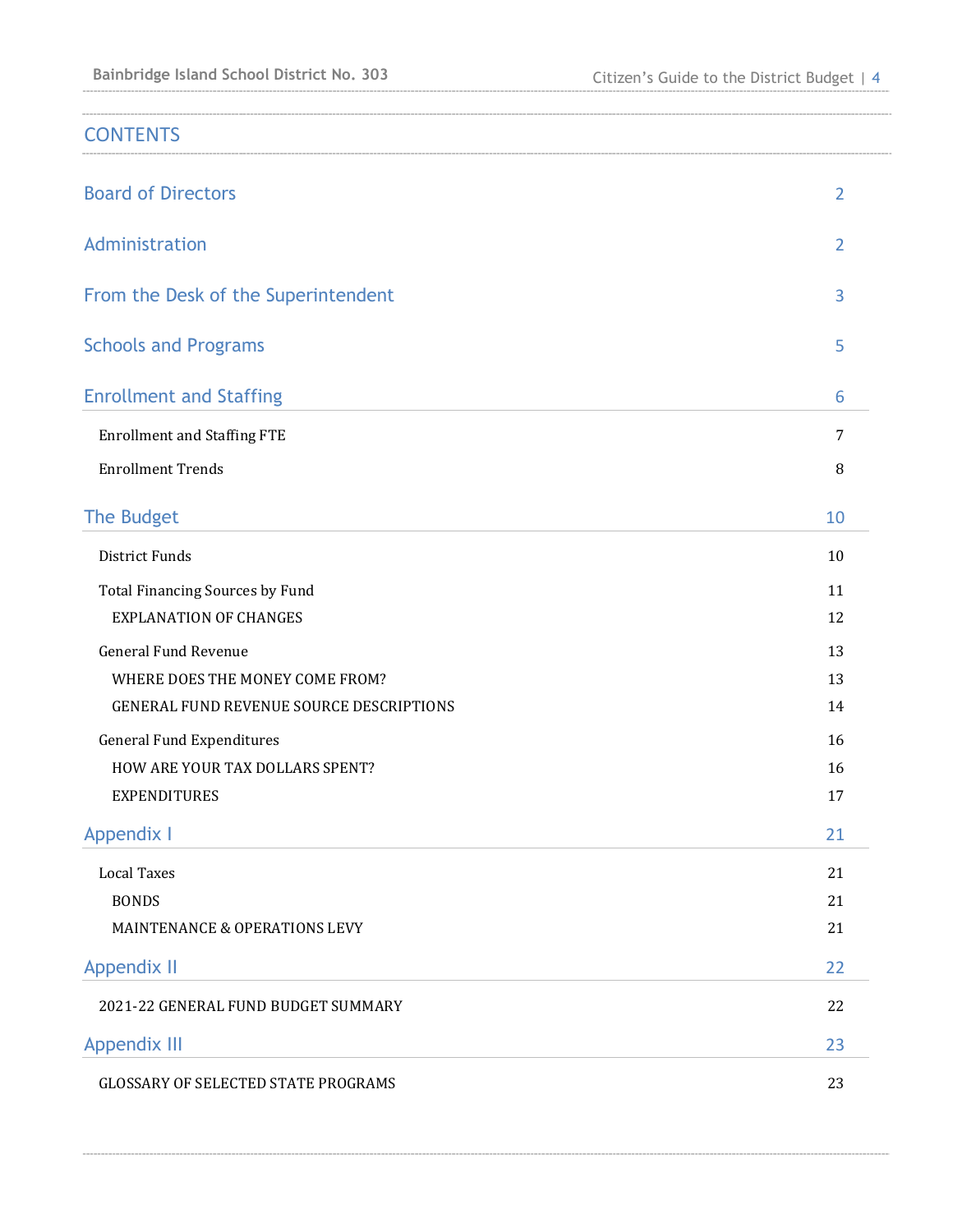# Schools and Programs

#### **Captain Johnston Blakely Elementary School**

Blakely Elementary serves students from Kindergarten through Grade 4. Blakely is situated in the southern part of Bainbridge Island and has a splendid new facility through the support of a Capital Projects Bond approved by our voters.

### **Ordway Elementary School**

Ordway Elementary serves students from Kindergarten through Grade 4. Ordway is our centrally located elementary and houses our district Spanish Immersion program.

### **Captain Charles Wilkes Elementary School**

Wilkes Elementary serves students from Preschool through Grade  $4$  and is located in the northern part of Bainbridge Island.

### **Sonoji Sakai Intermediate School**

Sakai serves students in grades 5 and 6. Sakai is centrally located on Bainbridge Island and provides support for students as they transition from the elementary to secondary program.

#### **Woodward Middle School**

Woodward Middle School serves students in Grades 7 through 8. The middle school serves as a transition from the broad elementary program to a more specialized and intensive secondary program. Students are given both structure and freedom to begin making their own decisions and to establish their own interests and values.

#### **Bainbridge High School**

Bainbridge High School is a comprehensive, accredited high school, serving students in Grades 9 through 12. We are focused on preparing students to meet the challenges of college and career by developing strong academic programs in reading, writing, math and technical skills. We have expanded elective programs to include a growing and diversifying Career and Technical Education (CTE) program, which includes offerings such as Bio-Medical Engineering and Robotics. We also offer a comprehensive activities and athletics programs to provide a balanced educational program for our students.

#### **Commodore Options School**

Commodore is home to three district programs: Odyssey Multiage Program serving students in grades K-8, Mosaic Home Education Partnership which serves students in grades K through 8, and Eagle Harbor High School which serves students in grades 9 through 12. Each of these programs has strong parental partnership as a foundation and they are instrumental in meeting the mission of the programs.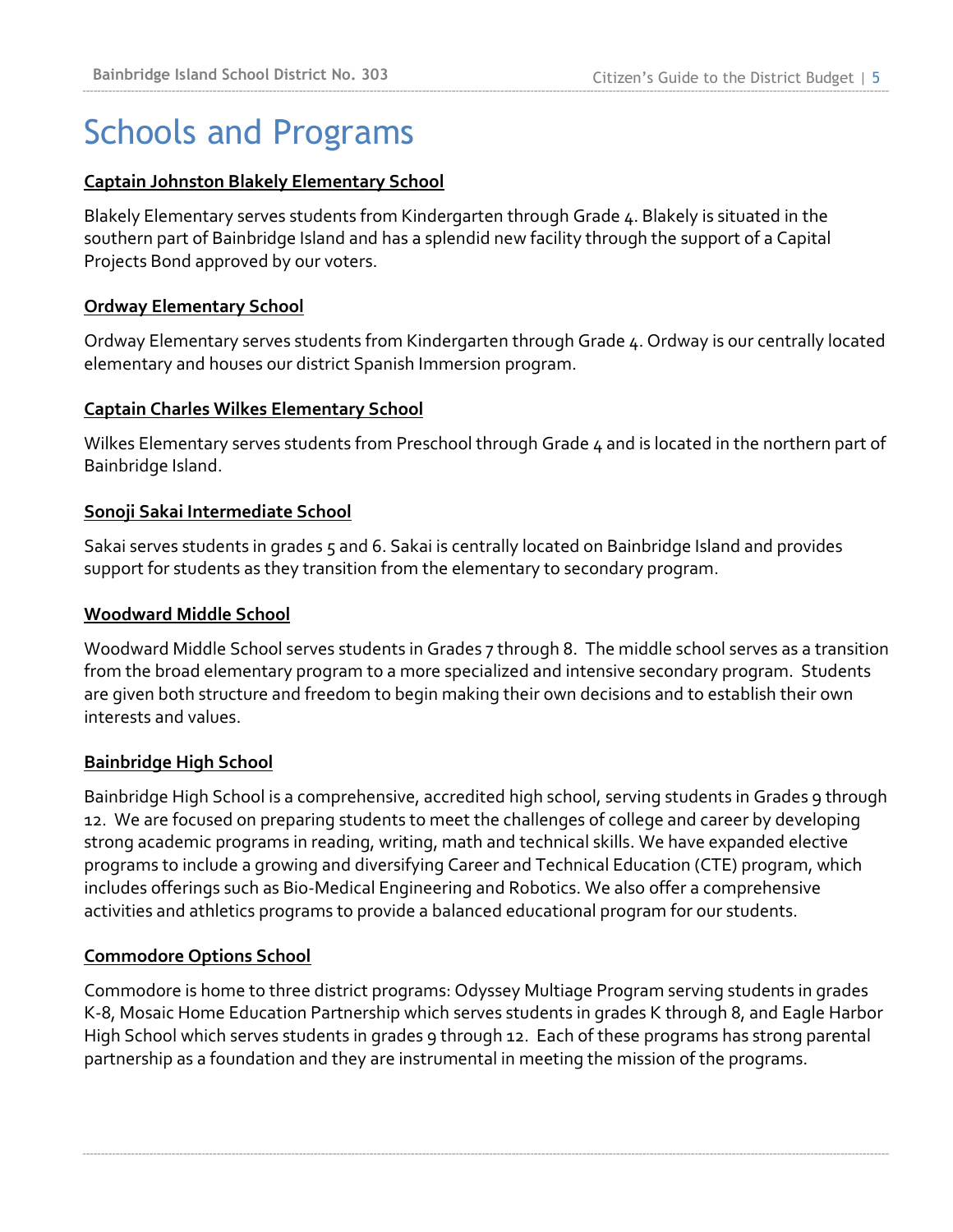# Enrollment and Staffing

The Bainbridge Island School District currently serves approximately 3541 full-time students (October 2021 enrollment) with varied needs and abilities. We employ more than 500 full- and part-time staff including teachers, substitutes, support personnel and administrators (certificated and classified staff.) The following section discusses the importance of enrollment in determining our budget.

### **Why is student enrollment important? How is it measured?**

Most of the revenue we receive from the State is determined by student enrollment. Student enrollment is measured using either Annual Average Full-Time Equivalent (AAFTE) or Headcount, as follows:

- **AAFTE** measures the average amount of time a student is enrolled during a school year, and is normally used for determining funding. To be counted as full-time, a student must be enrolled for a minimum number of minutes on each prescribed count day for school months running from September through June. Students who attend less than full-time are considered less than 1.0 FTE. For instance, a student who is enrolled full-time (every day for the entire year) is considered to be 1.0 FTE; on the other hand, a senior who is only enrolled in two courses (two classes each day for the full year) would be approximately 0.4 FTE.
- **STUDENT HEADCOUNT** reflects the actual number of students that attend on a given day regardless of how many minutes per day they actually attend, and is normally used when considering physical capacity. Using the senior example, both a full-time and a part-time senior student would each receive a full headcount of 1 (one).

## **Staffing**

District staffing is also measured by FTE, with 1.0 FTE being the equivalent of a full-time employee. The number of days an employee works varies among positions and bargaining groups. For instance, a 1.0 FTE teacher's base contract includes 180-days a year, for 7.5 hours per day. Administrative staff work 260 days a year (depending on whether they are full time), for at least 8 hours per day.

School-based staffing levels, both certificated (instructional staff) and classified (non-certificated staff), are determined by AAFTE for each school and are distributed in consideration of the state funding formula and building specific needs.

The following table lists the average annual FTE enrollment for each grade level in the Bainbridge Island School District, along with full-time equivalent staffing: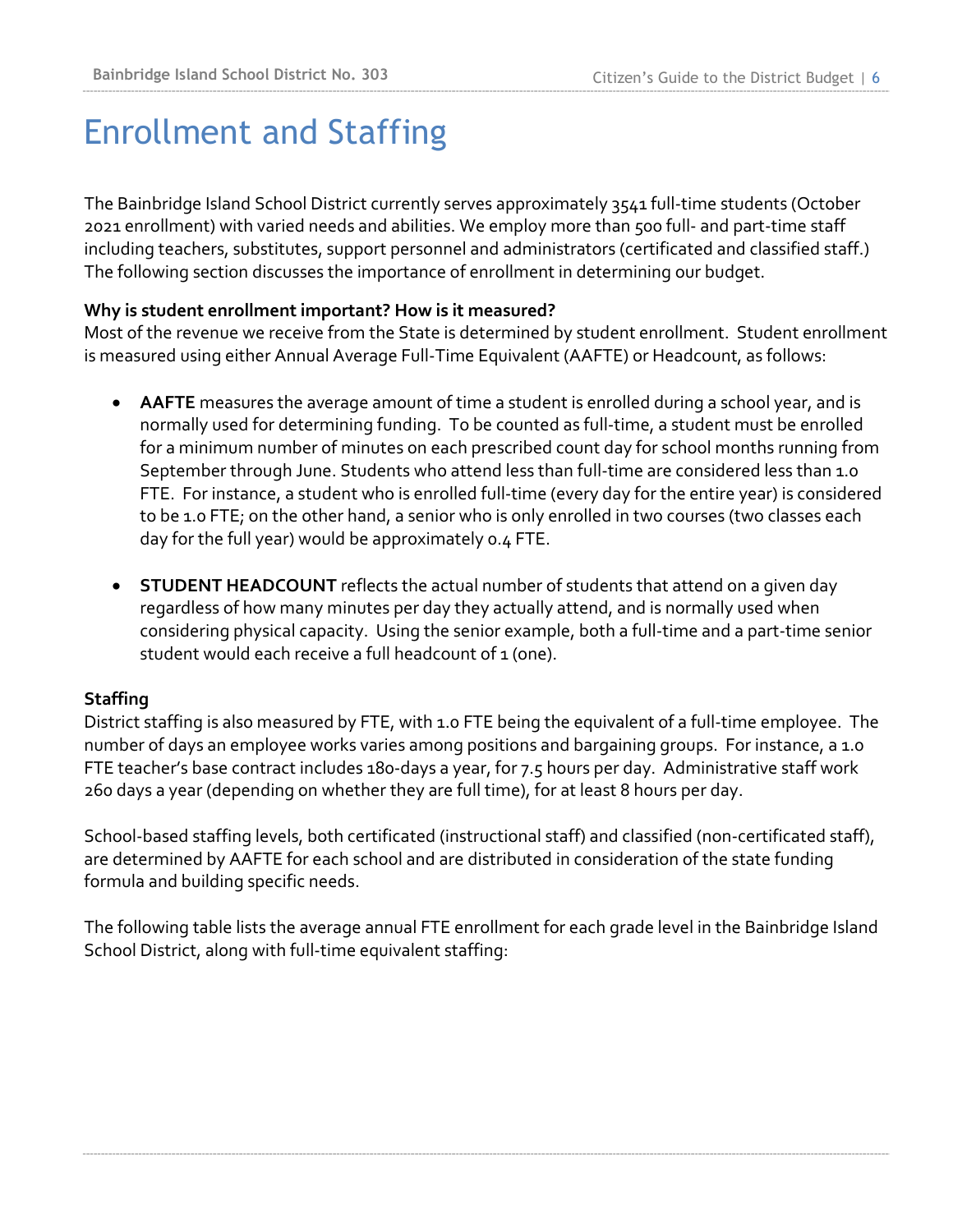# **Enrollment and Staffing FTE**

| 3-year History             |                    |                    |                          |  |
|----------------------------|--------------------|--------------------|--------------------------|--|
| <b>Students</b>            | 2019-20<br>Average | 2020-21<br>Average | 2021-22<br><b>Budget</b> |  |
| Kindergarten               | 215.85             | 190.26             | 202.00                   |  |
| Grade <sub>1</sub>         | 232.89             | 202.58             | 198.00                   |  |
| Grade 2                    | 232.75             | 209.83             | 208.00                   |  |
| Grade 3                    | 222.75             | 202.21             | 215.00                   |  |
| Grade 4                    | 268.20             | 213.12             | 215.00                   |  |
| Grade 5                    | 236.38             | 257.30             | 232.00                   |  |
| Grade 6                    | 287.43             | 236.41             | 263.00                   |  |
| Grade 7                    | 292.65             | 271.11             | 239.00                   |  |
| Grade 8                    | 283.29             | 299.82             | 276.00                   |  |
| Grade 9                    | 354.19             | 322.70             | 325.00                   |  |
| Grade 10                   | 380.65             | 337.27             | 316.00                   |  |
| Grade 11                   | 325.74             | 329.40             | 296.00                   |  |
| Grade 12                   | 311.17             | 299.45             | 303.00                   |  |
| <b>Running Start</b>       | 77.65              | 109.05             | 114.00                   |  |
| <b>ALE Enrollment</b>      | 51.25              | 100.44             | 52.00                    |  |
| <b>Total K-12 Students</b> | 3772.84            | 3580.95            | 3454.00                  |  |

| <b>Staff</b>                  | 2019-20<br>Average | 2020-21<br><b>Budget</b> | 2021-22<br><b>Budget</b> |
|-------------------------------|--------------------|--------------------------|--------------------------|
| <b>Certificated Employees</b> | 258.79             | 264.07                   | 253.54                   |
| <b>Classified Employees</b>   | 143.19             | 140.01                   | 147.23                   |
| <b>Total Staff</b>            | 401.98             | 404.08                   | 400.77                   |

*The data for both of these tables was taken directly from our budget, which is available on the OSPI website at: [http://www.k12.wa.us/safs/reports.asp.](http://www.k12.wa.us/safs/reports.asp)*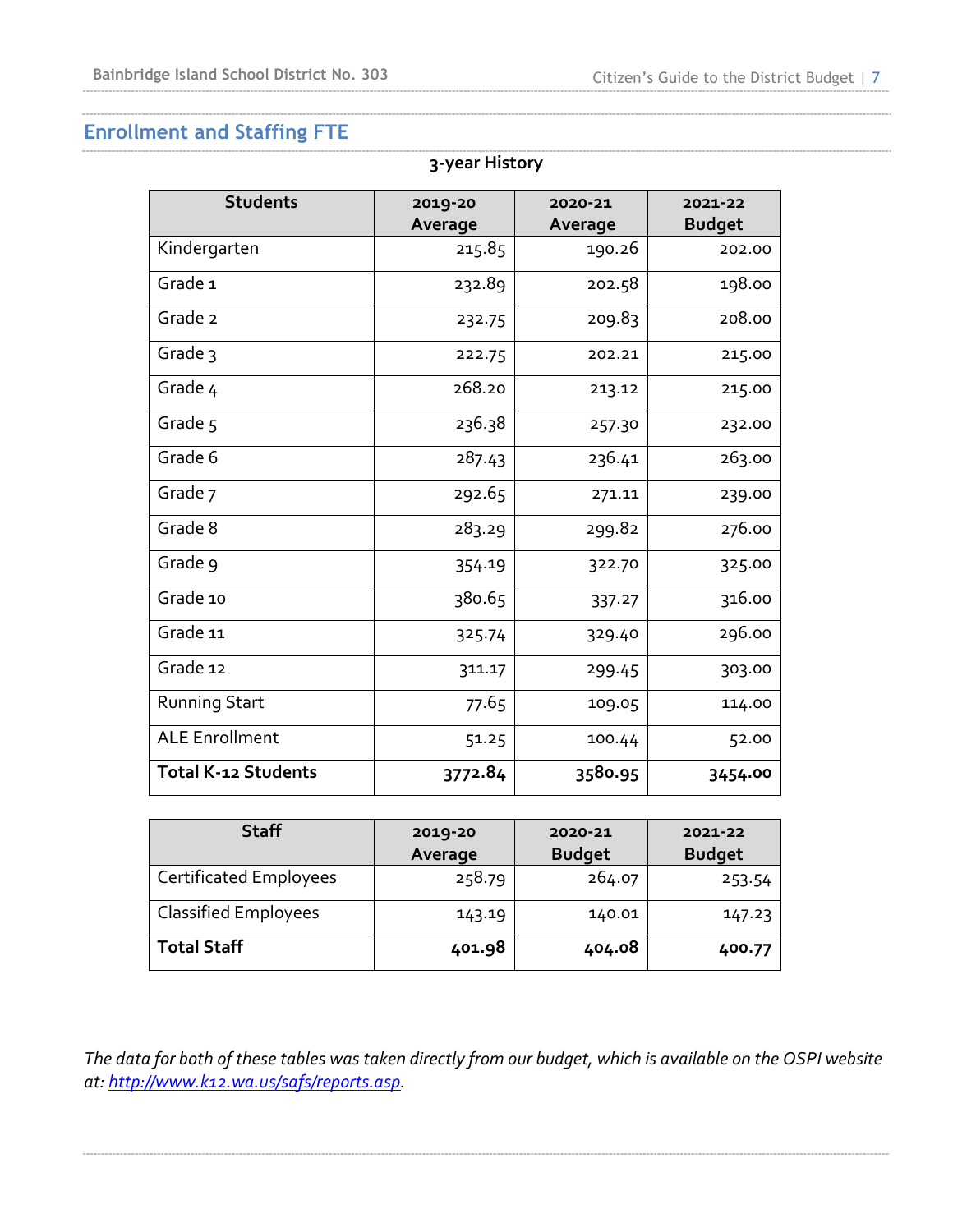## **Enrollment Trends**

The following charts and tables illustrate both average annual full time equivalent (AAFTE) and the head count (HC) enrollment trends. With the exception of the projection for the 2021-22 school year, this data looks at average attendance each year and has been taken directly from the OSPI Report 1251 Full-time Enrollment and Report 1251H Headcount which is available on their website at:

[http://www.k12.wa.us/safs/reports.asp.](http://www.k12.wa.us/safs/reports.asp) Running Start students have not been included in the AAFTE enrollment numbers.



|                        | <b>Traditional</b> |
|------------------------|--------------------|
| <b>School Year</b>     | K-12               |
| 2011-2012              | 3,680.44           |
| 2012-2013              | 3,615.06           |
| 2013-2014              | 3,692.63           |
| 2014-2015              | 3,667.65           |
| 2015-2016              | 3,664.19           |
| 2016-2017              | 3,728.28           |
| 2017-2018              | 3,773.76           |
| 2018-2019              | 3,699.91           |
| 2019-2020*(Sept-March) | 3,698.65           |
| 2020-2021              | 3,471.89           |
| Projected 2021-2022    | 3,340.00           |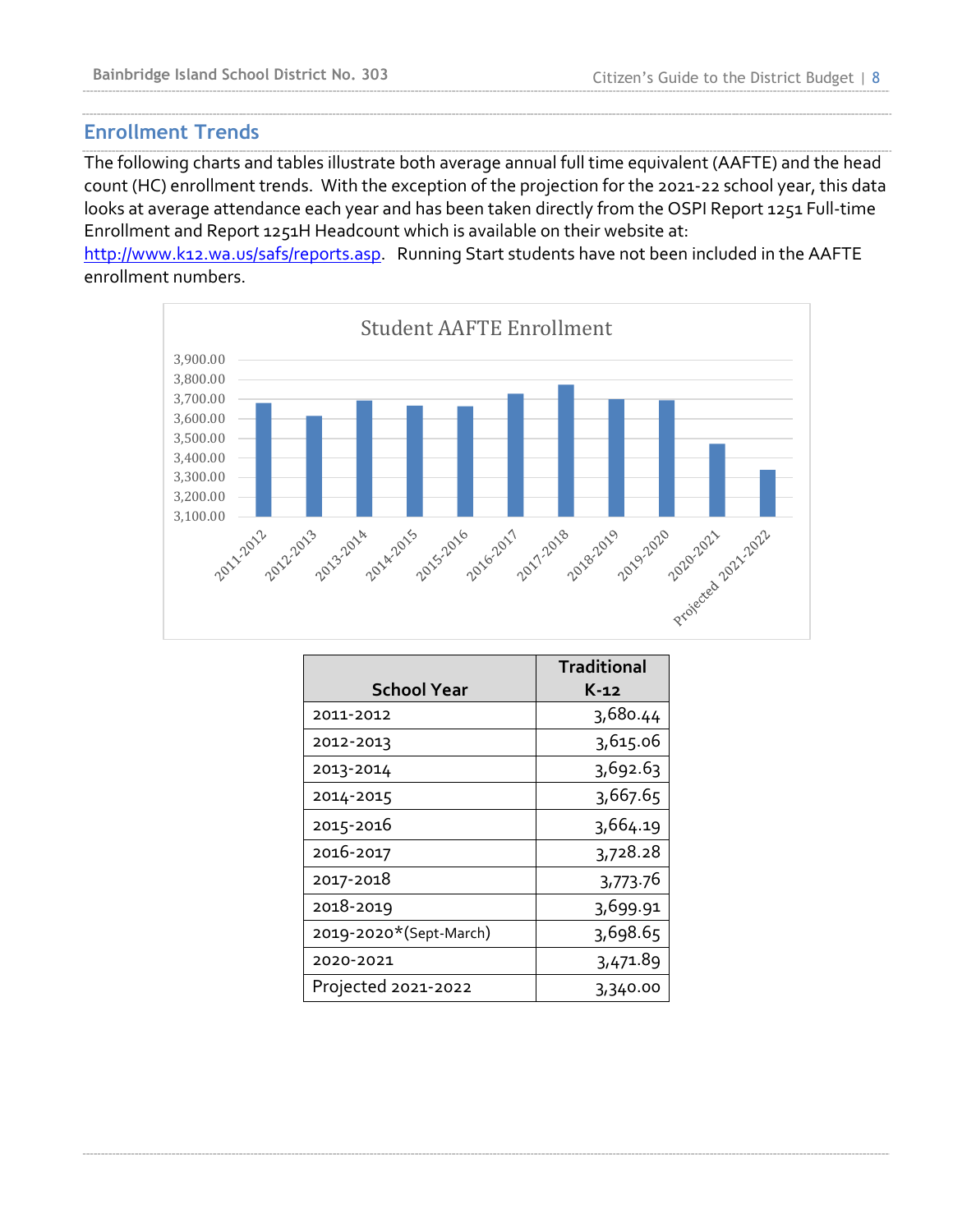

## **Student Headcount Enrollment**

|                    | Elementary | Intermediate | <b>Middle</b> | High        |              |
|--------------------|------------|--------------|---------------|-------------|--------------|
|                    | $K-4$      | $5 - 6$      | School 7-8    | School 9-12 |              |
| <b>School Year</b> |            |              |               |             | <b>Total</b> |
| 2011-2012          | 1,289      | 559          | 598           | 1,400       | 3,846        |
| 2012-2013          | 1,288      | 553          | 600           | 1,342       | 3,783        |
| 2013-2014          | 1,280      | 615          | 612           | 1,346       | 3,853        |
| 2014-2015          | 1,228      | 623          | 602           | 1,361       | 3,814        |
| 2015-2016          | 1,210      | 636          | 631           | 1,348       | 3,825        |
| 2016-2017          | 1,178      | 590          | 660           | 1,350       | 3,778        |
| 2017-2018          | 1,211      | 567          | 651           | 1,393       | 3,822        |
| 2018-2019          | 1,182      | 585          | 595           | 1,394       | 3,756        |
| 2019-2020*         | 1,204      | 544          | 589           | 1,420       | 3,757        |
| 2020-2021          | 1,098      | 524          | 591           | 1,351       | 3,564        |

The data in the above charts is based on an average, as is frequently used by the state in data collection and has been rounded to the nearest whole number.

\*September-March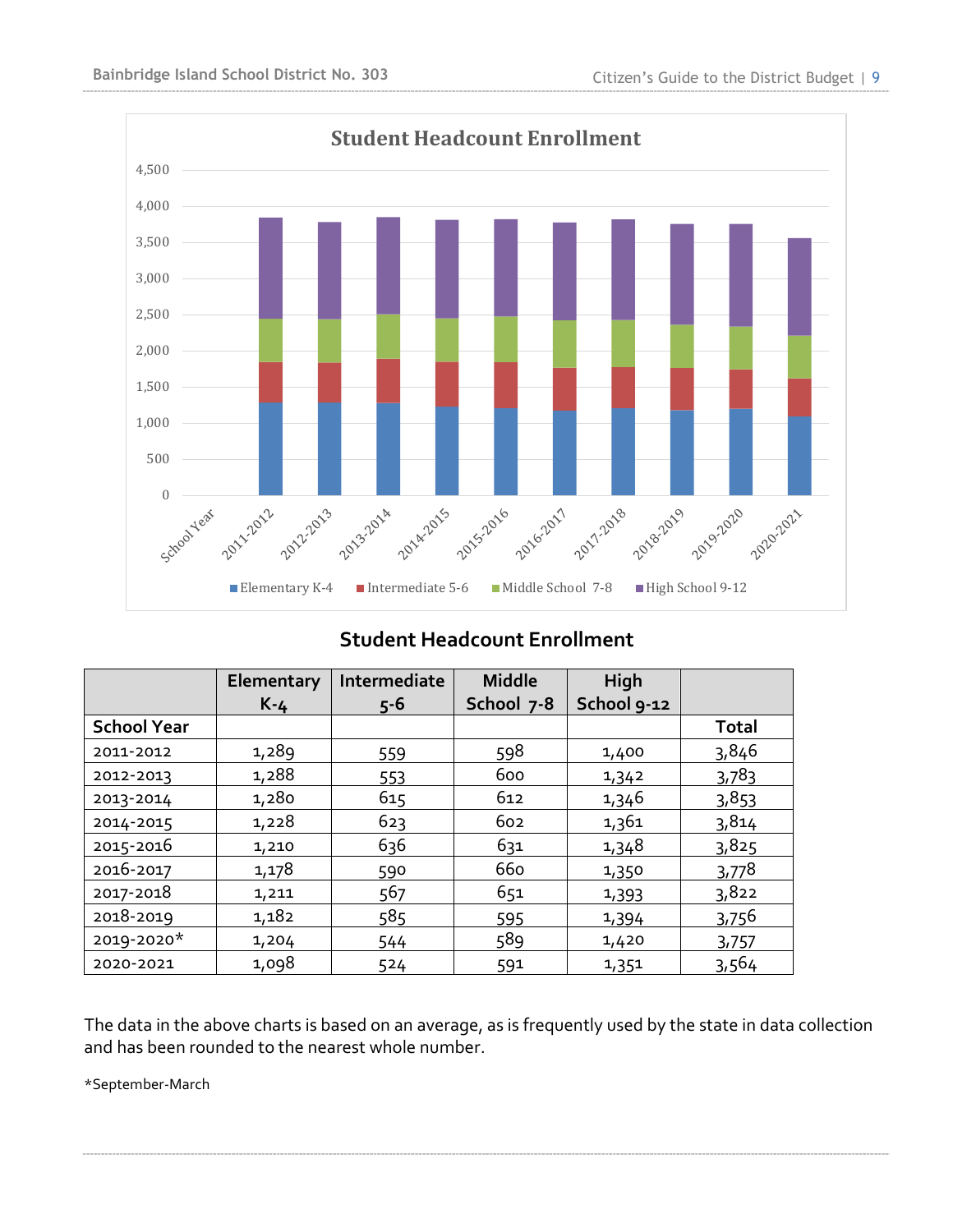# The Budget

Our budget is a financial tool that guides the collection and distribution of resources in accordance with state law, OSPI regulations, the Board's educational priorities, and District policies, as well as sound financial management principles.

Our fiscal year begins September  $1^{st}$  and ends August  $31^{st}$ . The budget process begins in late winter and culminates when the Superintendent submits a recommended budget to the Board, usually in August. This recommendation is based on projected enrollment, projected revenues and other resources, program requirements, and any mandated changes.

The following sections discuss our funds and projected financing sources for each one. The remaining sections focus on the General Fund, which dependent on state funding.

## **District Funds**

To better manage its resources and comply with State and Federal accounting requirements, we use five different funds or accounts, as follows:

The **GENERAL FUND** accounts for daily operations. Included in this fund are all recurring financial activities, such as teacher salaries, food services, custodial and maintenance support, and central administration costs. Revenue sources primarily include a state allocation based on student enrollment, local property taxes, state special purpose, federal special and general purpose, and local non-tax revenue. Detailed descriptions of these sources are included in the following section.

The **CAPITAL PROJECTS FUND** is used to finance and pay for capital improvements. These include land acquisition, construction of new buildings, site improvements, major building renovations, replacement of plumbing, electrical or heating systems, and the equipping of new facilities. Revenues from bonds, some levies, and sales and lease of property are retained here. In addition, the Capital Projects Fund also includes funds for infrastructure, projects and technology improvements funded through the Technology Levy.

The **DEBT SERVICE FUND** accounts for the redemption of bonds and the payment of interest on bonds, which were sold to fund capital improvements. Proceeds from bond sales are credited to the Capital Projects Fund. The income generated in this fund comes from local property taxes. See Appendix I for more information on taxes.

The **ASSOCIATED STUDENT BODY (ASB) FUND** accounts for funds raised by students at each school. Each student body organization prepares and submits an annual budget for Board approval. Revenues are derived from fundraisers and student fees.

The **TRANSPORTATION VEHICLE FUND** is used for the purchase, major repair, and rebuilding of school buses. This fund's primary source of revenue is bus depreciation payments received from the state.

State law does not allow funds from Capital Projects/bond dollars or the Transportation Vehicle Fund to be transferred to, and used in, the General Fund, to offset reductions or needs, such as staffing reductions or other reductions.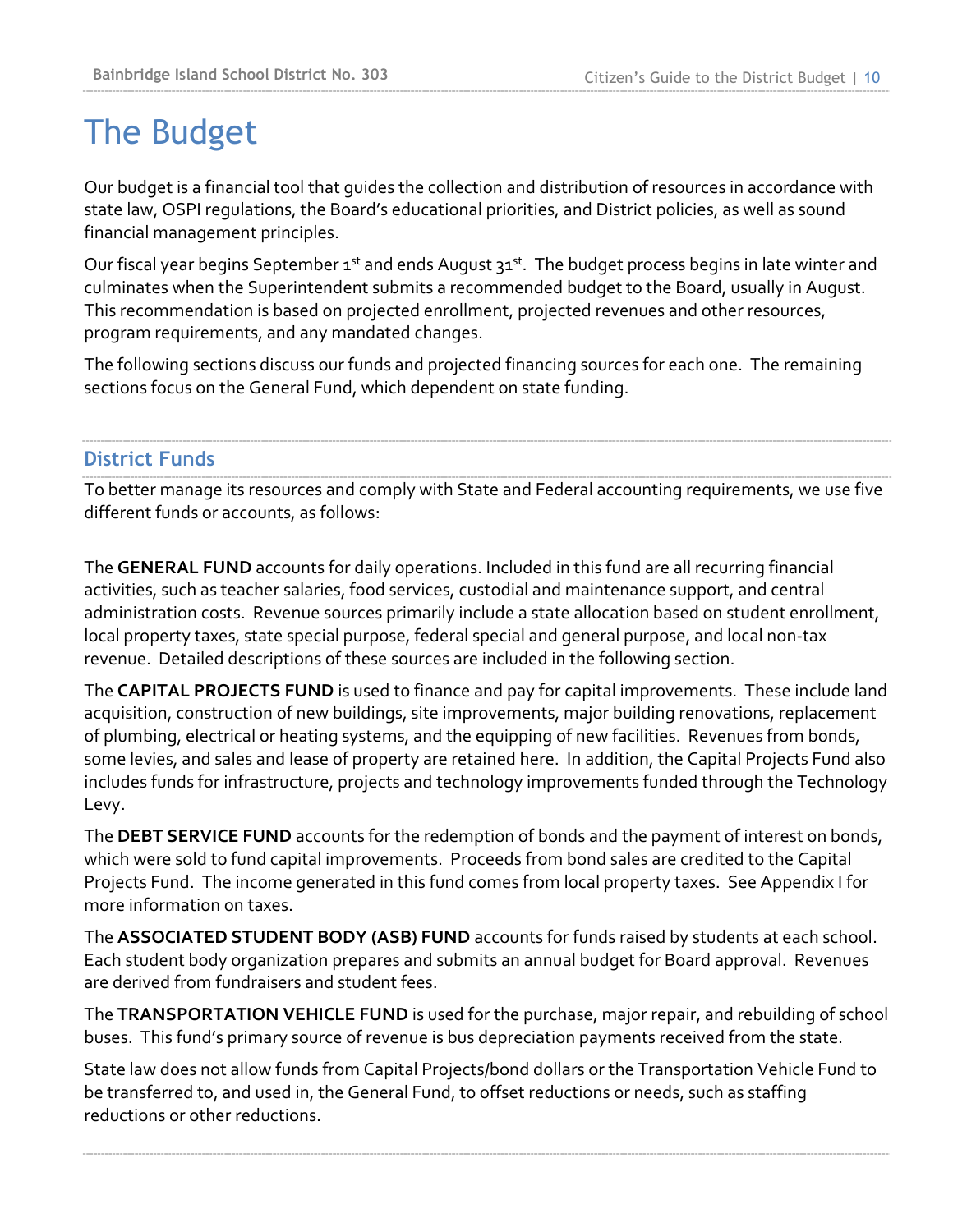## **Total Financing Sources by Fund**

The following chart depicts the current year's budgeted financing sources. A 3-year summary follows and was taken directly from the 2021-2022 BISD Budget.



| Fund                               | 2019-20<br>Actual | 2020-21<br><b>Budget</b> | 2021-22<br><b>Budget</b> |
|------------------------------------|-------------------|--------------------------|--------------------------|
| <b>General Fund</b>                | \$57,716,127      | \$57,514,760             | \$56,030,987             |
| ASB Fund                           | \$509,291         | \$588,650                | \$570,150                |
| Capital Projects Fund              | \$4,195,629       | \$5,150,000              | \$4,908,999              |
| <b>Transportation Vehicle Fund</b> | \$191,823         | \$69,500                 | \$90,960                 |
| Debt Service Fund                  | \$11,512,569      | \$11,114,335             | \$11,076,739             |
| <b>TOTAL REVENUE</b>               | \$74,125,439      | \$74,437,245             | \$72,677,835             |

An explanation of changes follows.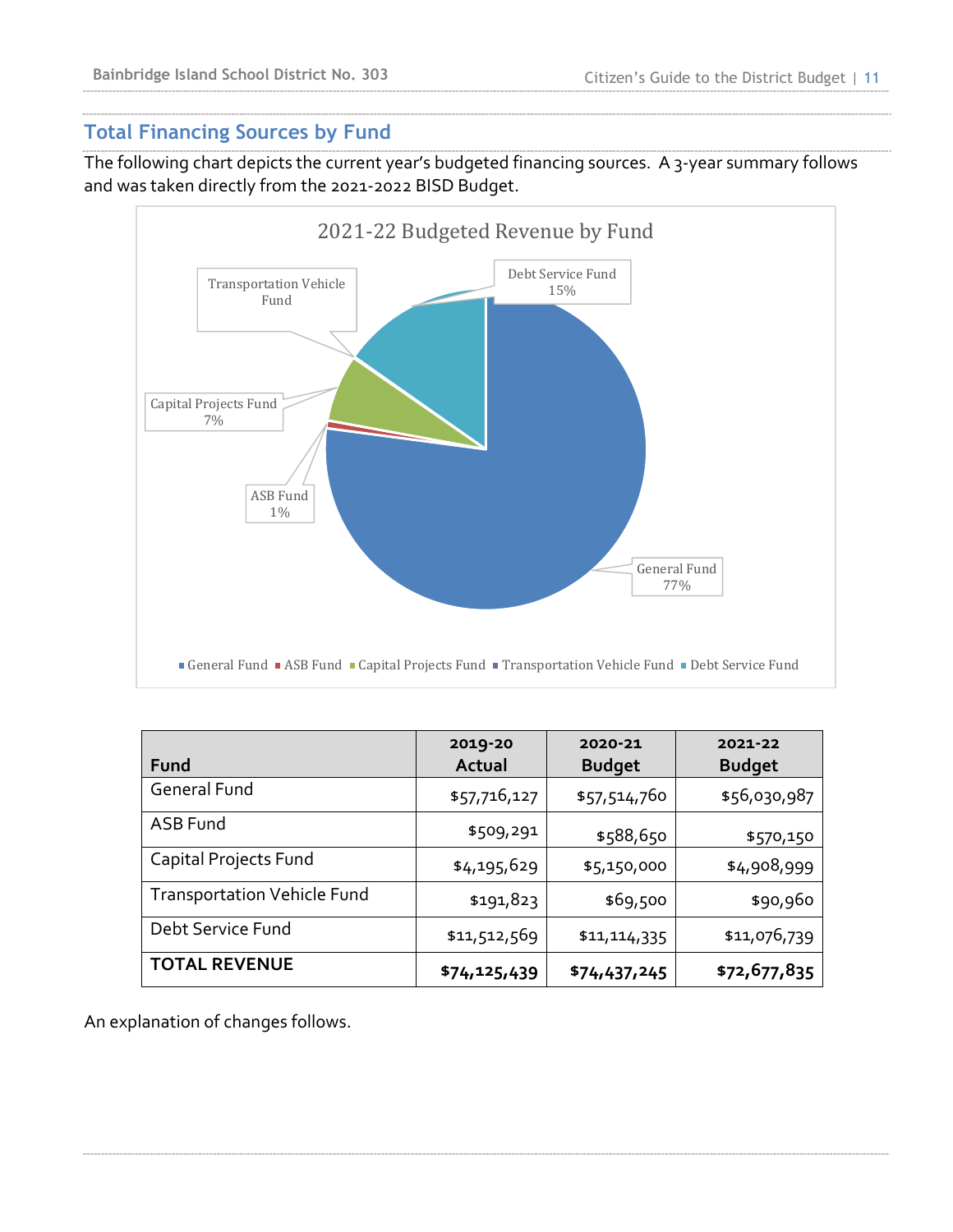#### EXPLANATION OF CHANGES – 2021

The Bainbridge Island School District remains in good fiscal health, once again meeting the Board of Directors' goal of maintaining a 5% fund balance. As a district we have worked to be effective stewards of our resources and have expanded our programs and supports for students in alignment with our core mission and vision. We continue to work to recruit and retain high quality staff to work with our students. With this focus, we invested in competitive staff salaries, and continued our support model for staff pursuing their National Board Certification. To support District Improvement Plan Goals we allocated resources to fund programs and positions that support teaching and learning, equity and inclusion, and student social and emotional health.

In partnership with the Bainbridge Schools Foundation (BSF), we are able to staff STEM specialist at each one of our K-4 schools. This support has led to greater integration of engineering concepts in our elementary curriculum. We have also utilized state and levy funding and BSF support to retain staff to support differentiated learning opportunities for our students. This allows us to more effectively meet the individual academic and behavior support needs of our students, while continuing to offer exciting enrichment and academic support programs district-wide. In addition to these instructional support positions (mostly focused on the academic needs of our K-6 population) we have continued to invest in our Career and Technical Education (CTE) programs to serve our secondary students. Upgrades to the district's technology infrastructure – both wired and wireless – has allowed for a significant infusion of devices in the buildings and technology training for staff has continued to be a priority.

For FY 2021-22 we continue to allocate resources to respond to the COVID-19 pandemic. In addition to the purchase of PPE to insure that staff and students are protected there was also a need to allocate resources to insure social distancing in classrooms and lunchrooms. Following OSPI guidance, students returned to school buildings in the fall and the district intends to provide in-person instruction throughout this school year.

In the **Debt Service Fund**, the district continues to maintain the planned repayment cycle on bonds issued to fund capital projects.

In the **Capital Projects Fund**, the district continues to engage in the work that has been generously voted upon and approved by our community. This includes a Capital Projects \$45M Bond in 2006, a \$42 M Bond in 2009, an \$82 M Bond in 2016 and a Capital Projects Levy in 2019. Through the utilization of these funds, the district has accomplished many projects, which can be accessed via the following links: 2006 Bon[d https://www.bisd303.org/Page/13303](https://www.bisd303.org/Page/13303) and from the 2009 Bond <https://www.bisd303.org/Page/13299>. In 2015, a committee comprised of educators, engineers, architects and community members was assembled to review and update the work of the 2005 Master Plan. Priorities and goals were identified for building replacements and renovations, and the committee presented the BISD board with their summary of findings, cost estimates and tax implications. The board elected to present a Bond for voter approval that would fund the replacement of Blakely Elementary School, Bainbridge High School (BHS) 100 Building and essential renovations district-wide. The bond passed in February 2016, and progress on the Blakely Elementary School and BHS 100 Building Replacement project can be accessed via the following link: <https://www.bisd303.org/Page/13296>. In February 2019 the district submitted for voter approval a \$15M Capital Levy to be collected over six years. This levy provides resources to complete the projects identified in the 2016 Bond and fund necessary repairs and renovations through 2025.

In February of 2021, our taxpayers generously approved a continuation of our Technology Capital Levy for the next three years. These funds provide support for specific technology related staff, professional development, infrastructure, technology equipment and projects. Additional information about the utilization of these funds can be accessed at: <https://www.bisd303.org/Page/984>.

In the **Transportation Vehicle Fund**, revenues are stable and we anticipate having sufficient funds to purchase a new bus in FY 2021-22 if needed.

The **Associated Student Body Fund** is where student-raised funds are managed. Each year we budget the fund near its potential capacity to allow flexibility for the students. However, actual spending is typically less, and is limited to the actual funds raised and available.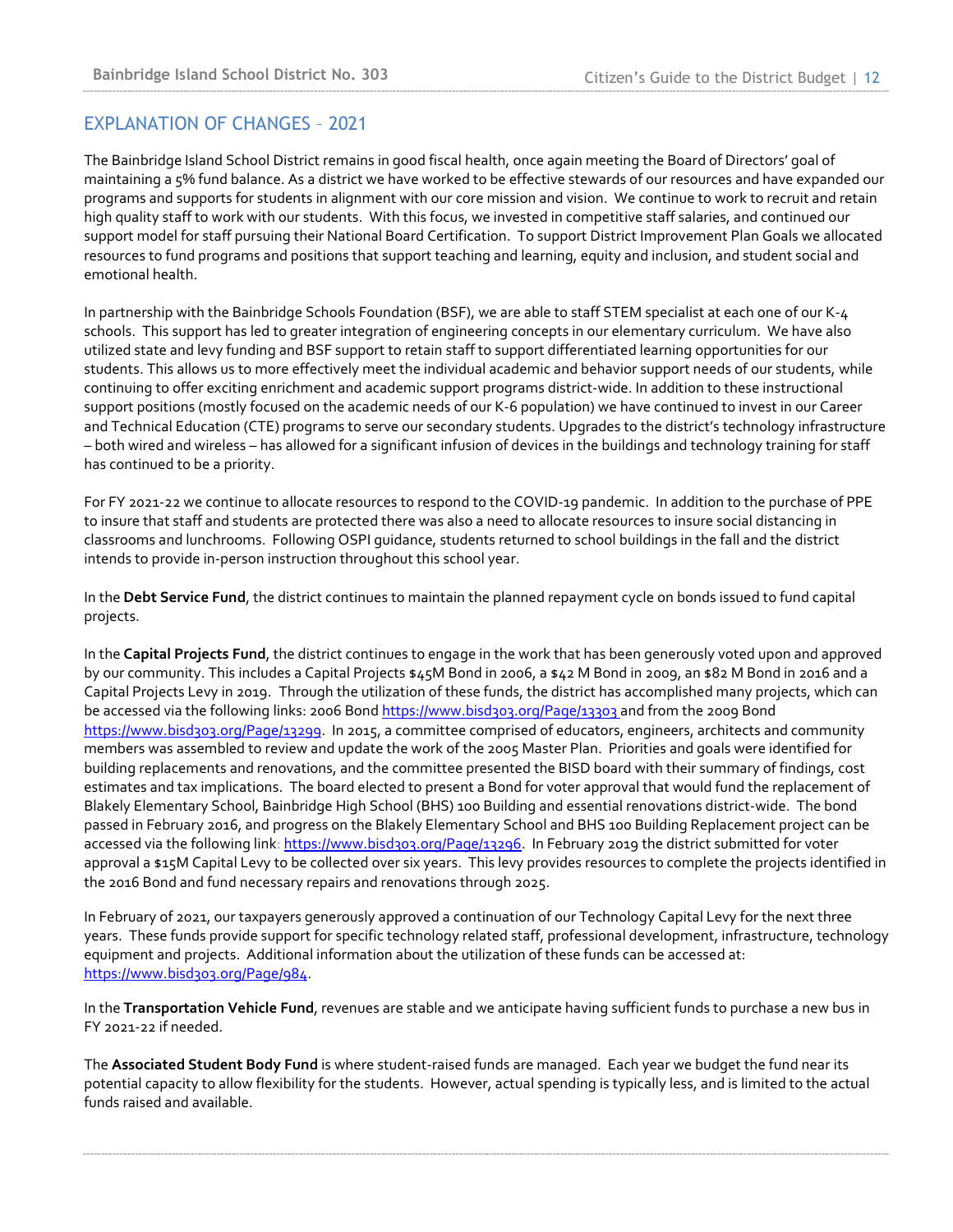#### **General Fund Revenue**

#### WHERE DOES THE MONEY COME FROM?

Our largest source of revenue comes from the State's General Purpose or Apportionment allocation, which is funded primarily by the state sales tax. This is followed by funding from our local levies - Enrichment (EP&O) Levy and a portion of the Technology levy. The following chart illustrates the various General Fund revenue sources.

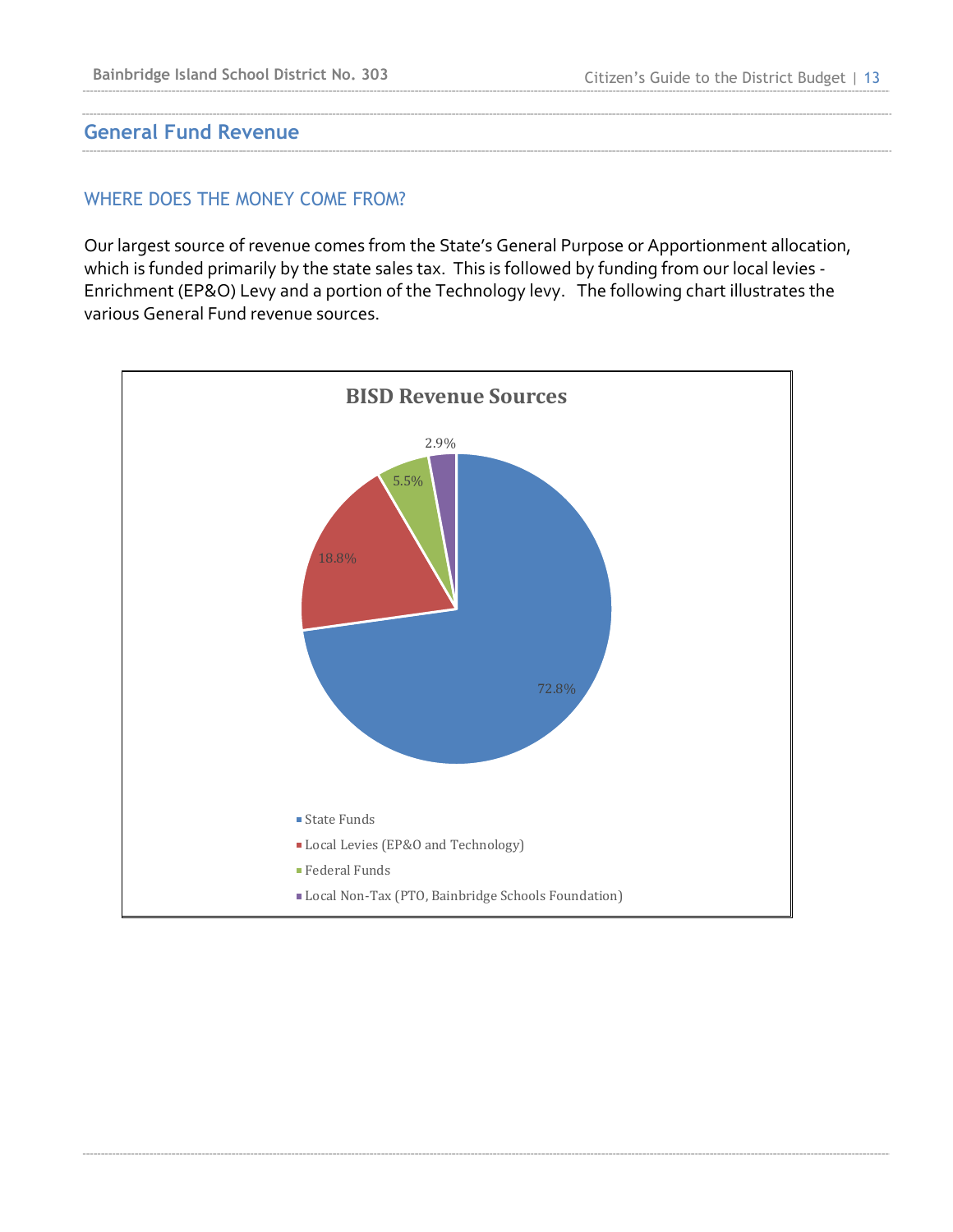The following table provides a summary of the General Fund revenue sources over the past three years. Descriptions of these sources follow.

|                              | 2019-20      | 2020-21       | 2021-22       |
|------------------------------|--------------|---------------|---------------|
| <b>Source</b>                | Actual       | <b>Budget</b> | <b>Budget</b> |
| <b>State General</b>         | \$35,771,250 | \$36,350,000  | \$33,639,445  |
| <b>State Special</b>         | \$7,890,499  | \$6,958,100   | \$7,146,512   |
| <b>Federal Special</b>       | \$1,708,510  | \$1,394,800   | \$3,087,240   |
| Local Taxes                  | \$9,707,734  | \$9,789,600   | \$9,925,290   |
| <b>Other Sources</b>         | \$498,542    | \$625,260     | \$600,500     |
| Local Non-Tax                | \$2,139,591  | \$2,397,000   | \$1,632,000   |
| Revenues from Other Entities | O            | O             | O             |
| <b>TOTAL</b>                 | \$57,716,127 | \$57,514,760  | \$56,030,987  |

#### **General Fund Revenue Sources**

*\*Source is the BISD 2021-2022 Budget*

## GENERAL FUND REVENUE SOURCE DESCRIPTIONS

#### **State General Purpose \$ 33,639,445**

General Apportionment is allocated by the state to support basic education operations. Funding is determined by our ten-month average student enrollment (see Enrollment and Staffing section.)

#### **State Special Purpose \$ 7,146,512**

State Special Purpose allocations are for specific educational and support programs. They include funds for special education, Learning Assistance Program (LAP), student transportation operations, and transitional bilingual education programs. This funding is specific to its assigned purpose and cannot be used in other ways.

#### **Federal Special Purpose \$ 3,087,240**

Federal Special Purpose grants provide funding for programs to support specific student populations and programs, such as special education, vocational education, Title I, Title II, and school food service. Each federal grant comes with its own requirements and rules for its use and can only be used for the intended purpose. The district received ESSER (Elementary and Secondary Schools Emergency Relief) funds and Child Nutrition funds as additional allocations in FY 2019-20, 2021-21 and 2021-22.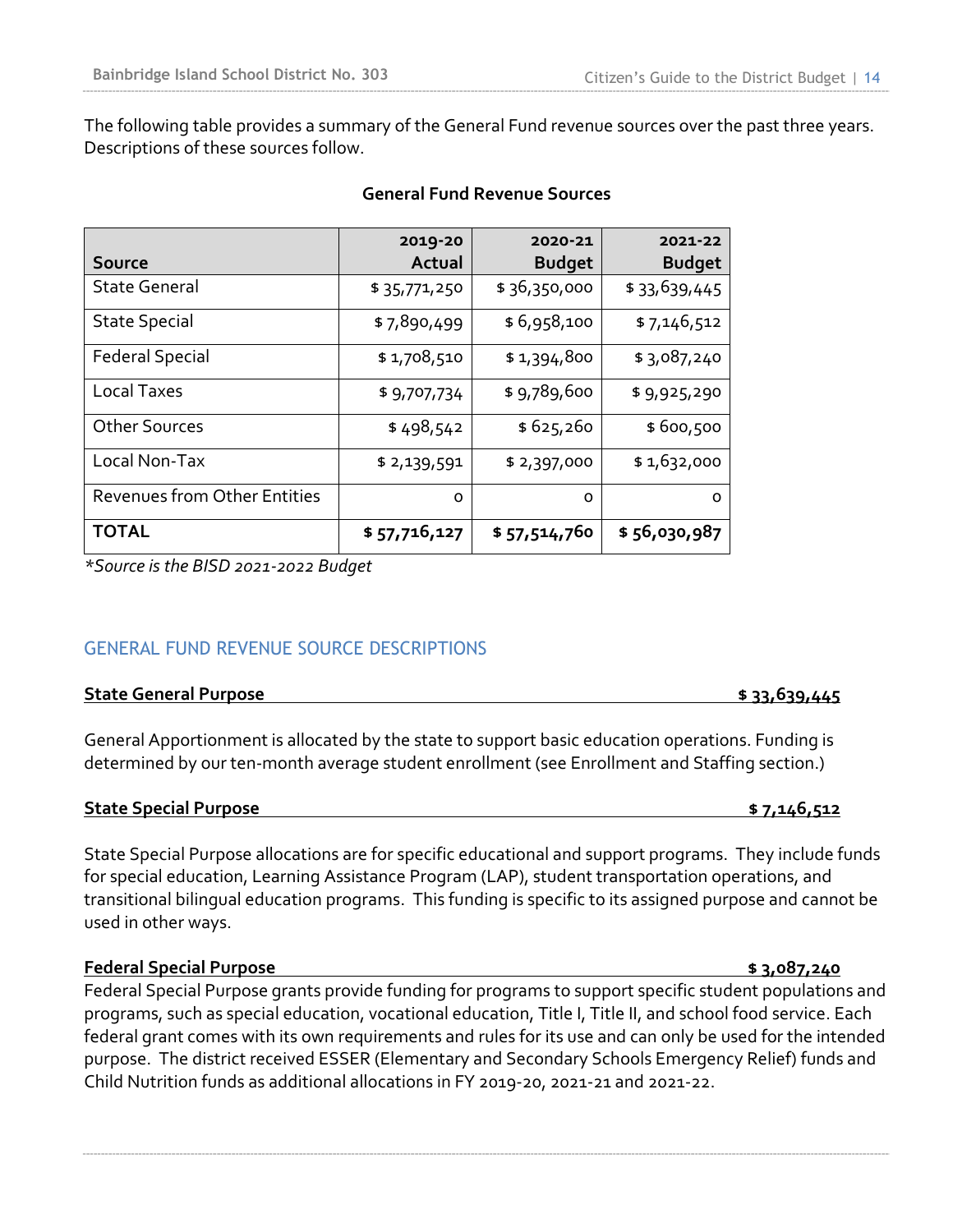#### **Local Taxes \$ 9,925,290**

We receive the second largest portion of our revenue from local property taxes, which fund essential program expenditures beyond our state provided resources. Current local tax revenues are based on the Enrichment and Operations Levy passed by voters for three years with tax collection starting in 2022. Property tax for the levy is \$1.03 per \$1,000 of assessed valuation for 2021 for the Enrichment (EP&O) levy, and is estimated to be \$1.04 for 2022. [The maximum amount of levy taxes that could be collected in 2019 was the lesser of \$1.50 per \$1000 of assessed value or \$2500 per pupil (based on prior year enrollment) and in 2020 this was changed to the lesser of \$2.50 per \$1000 or \$2,500 per pupil. Levy rates will vary from year to year due to inflationary effects and fluctuations of enrollment, as well as changes to assessed valuation of all properties in the District.] See Appendix I for more information on taxes.

#### **Other Revenue Sources by a contract of the set of the set of the set of the set of the set of the set of the set of the set of the set of the set of the set of the set of the set of the set of the set of the set of the**

Some expenditures which occur in the General fund, can qualify for reimbursement through certain moneys from Capital Projects funds – which includes the Capital Technology Levy. These funds can be used for non-capital technology and/or maintenance and repair costs. The majority of the funds we transfer into the General Fund in this category are related to technology.

#### **Local Non-Tax \$ 1,632,000**

This revenue source includes fees for goods and services, such a facility use fees and Food Service revenues. It also includes donations (PTO and Bainbridge Schools Foundation) and interest earnings.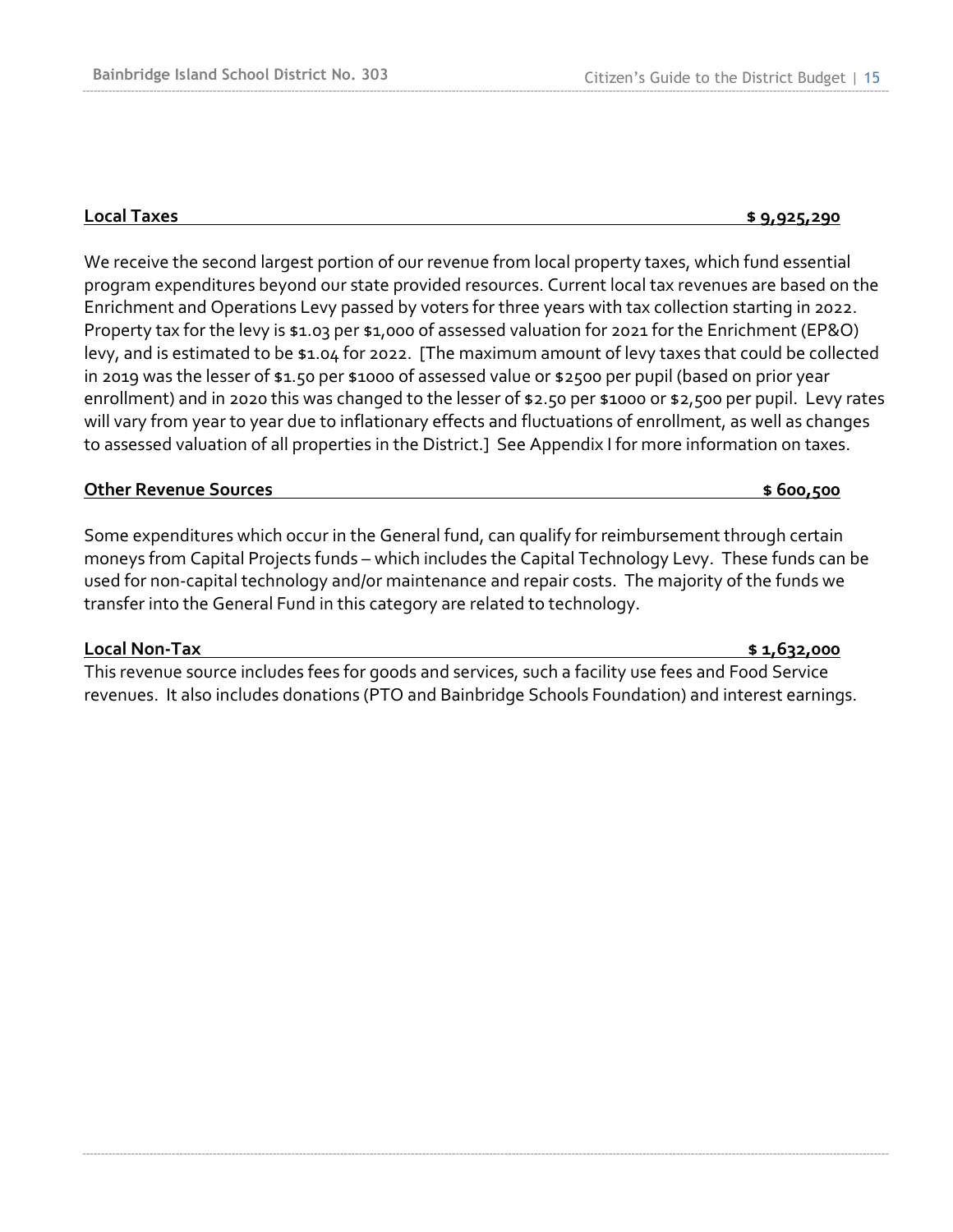## **General Fund Expenditures**

### HOW ARE YOUR TAX DOLLARS SPENT?

The Bainbridge Island School District continues to be appreciative of the tremendous support we continue from our community taxpayers and partners. As a district, we always strive to operate efficiently and to be good stewards of tax dollars.

More than three-quarters of the General Fund budget will be spent directly on School Instruction; including teaching support activities and unit administration (i.e., teachers, librarians, nurses, principals, counselors, and extracurricular activities). Other support activities such as custodial and maintenance personnel, food services, and utilities amount to 17.02%. Central administration makes up the remainder of the budget.

The following chart and table depict how district revenues are allocated. Descriptions of these activities follow.



*\*Data based on the BISD2021-2022 Budget*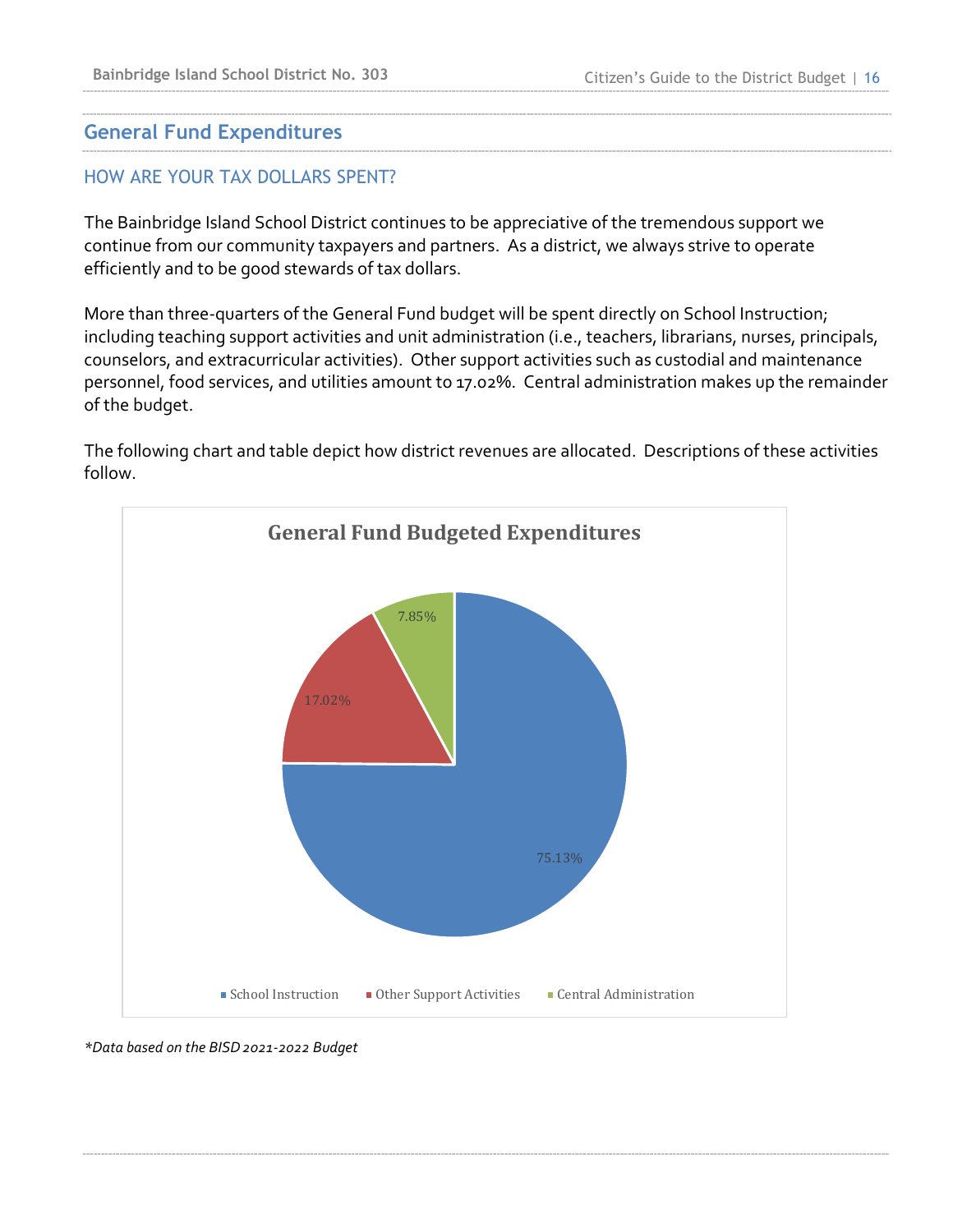### **EXPENDITURES**

We allocate resources according to five categories: Teaching Activities; Teaching Support; Other Support Activities; Unit Administration, and Central Administration. Definitions are taken from the *Accounting Manual for Public School Districts in the State of Washington* (Olympia: Office of Superintendent of Public Instruction, 2020-21, http://www.k12.wa.us/policy-funding/schoolapportionment/instructions-and-tools/accounting-manual) and include their respective OSPI-defined activity codes (in parentheses).

| <b>Source</b>                   | 2019-20<br>Actual | 2020-21<br><b>Budget</b> | 2021-22<br><b>Budget</b> |
|---------------------------------|-------------------|--------------------------|--------------------------|
| <b>Teaching Activities</b>      | \$33,113,577      | \$34,346,734             | \$34,213,260             |
| <b>Teaching Support</b>         | \$6,836,151       | \$7,994,142              | \$7,734,285              |
| Unit Administration             | \$3,054,437       | \$3,301,977              | \$2,868,364              |
| <b>Other Support Activities</b> | \$8,660,207       | \$9,679,031              | \$10,152,202             |
| <b>Central Administration</b>   | \$4,241,005       | \$4,412,481              | \$4,679,346              |
| <b>TOTAL</b>                    | \$55,905,377      | \$59,734,365             | \$59,647,457             |

#### **General Fund Expenditures, by Activity**

#### **Teaching Activities \$34,213,260**

This consists of direct instruction as well as extracurricular activities that enrich the overall quality of classroom instruction.

- **TEACHING (27)** includes classroom teachers and aides who assist students in acquiring new or improved knowledge, skills and comprehension. Supplies, materials and equipment used in classroom instruction are also included.
- **EXTRACURRICULAR (28)** activities include athletic coaching and transportation for activities not paid for by the Associated Student Body (ASB) fund, as well as class or student activity advising, and supervising ASB fund accounting.

**Teaching Support \$7,734,285**

This consists of teaching support activities, examples of which include learning resource centers, student guidance and counseling, and health services.

• **LEARNING RESOURCES (22)** includes library services to ensure that a systematic organization of books and other reference materials are available for use by students and staff district-wide. This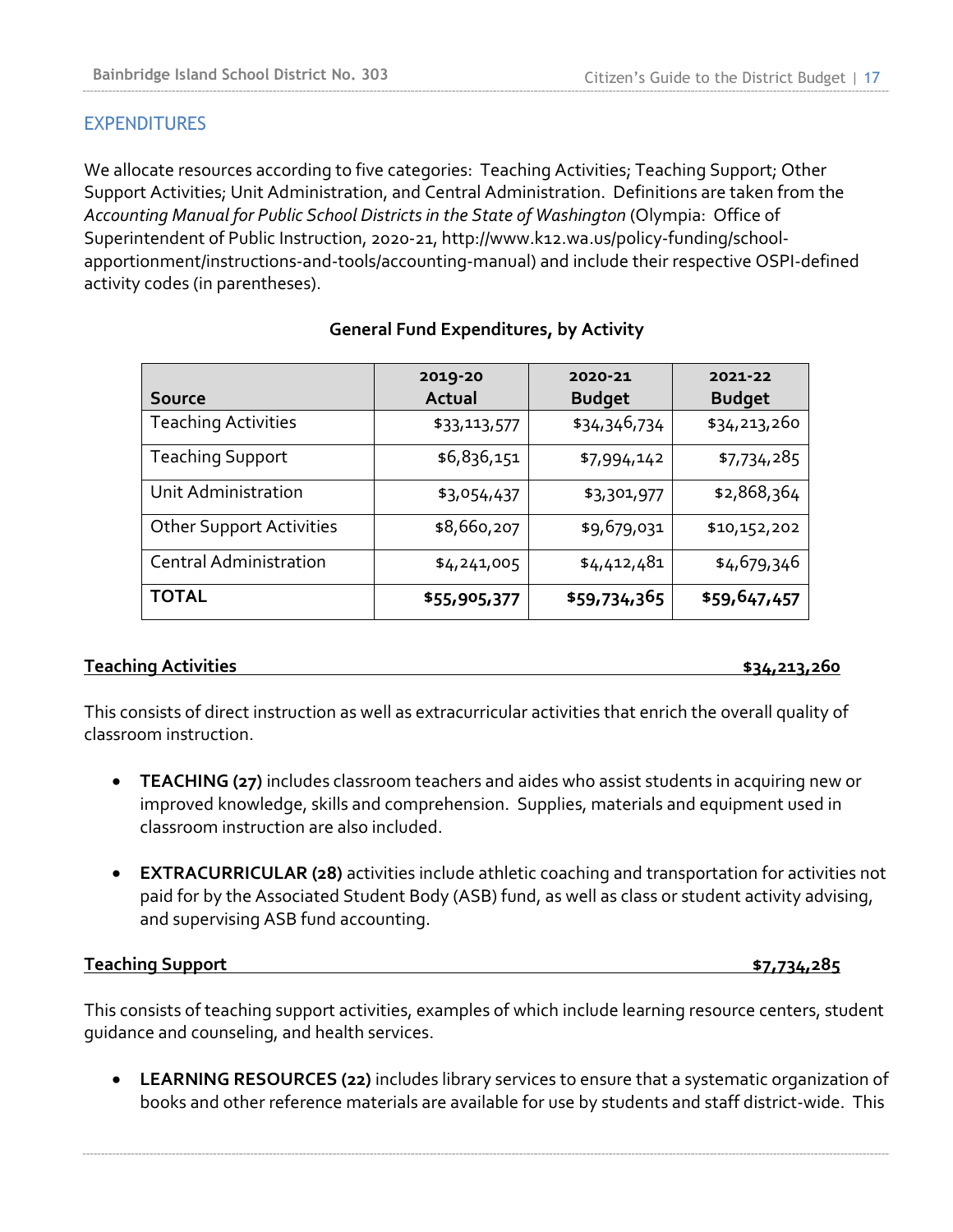activity also provides materials specifically designed to improve learning through the use of instructional aids.

- **GUIDANCE & COUNSELING (24)** includes helping students by assessing and understanding their abilities, aptitudes, interests, and educational needs, and providing services to meet those needs.
- **PUPIL MANAGEMENT & SAFETY (25)** includes the cost of student supervision personnel.
- **HEALTH SERVICES (26)** involves the duties of school nurses, psychologists, speech/hearing therapists, and their assistants to support the health and welfare of students.
- **INSTRUCTIONAL PROFESSIONAL DEVELOPMENT (31)** includes in-service training, costs of workshops, conferences, supplies; as well as substitutes for release time, and additional contract days and/or extra pay for professional development.
- **INSTRUCTIONAL TECHNOLOGY (32)** includes computers and related classroom technology such as projectors, document cameras, and operating software. Our district currently funds these purchases directly from the technology levy.
- **CURRICULUM (33)** includes costs relating to the development and implementation of curriculum for the school district, as well as the cost of new and/or replacement textbooks and other instructional materials related to curriculum.
- **PROFESSIONAL DEVELOPMENT (34)** includes professional development funded by the state.

#### **Unit Administration \$2,868,364**

• **PRINCIPAL'S OFFICE (23)** pertains to the management of individual schools. It includes administering the school's instructional programs, supervising and evaluating staff, and providing administrative support to teachers and students.

#### **Other Support Activities \$10,152,202**

These activities directly benefit students and bolster the overall educational experience at schools. They include preparing and serving meals as well as ensuring the operation and maintenance of buildings and school grounds.

- **FOOD SERVICE—GROCERIES (42)** includes the expenditures for all food used in connection with the regular food services program including expenditures for processing, freight, delivery, and storage of food and commodities.
- **FOOD SERVICE—OPERATIONS (44)** involves preparing and serving breakfasts and lunches in connection with school activities, as well as delivering prepared meals to schools.
- **TRANSPORTATION—OPERATIONS (52)** consists of direct operating expenditures for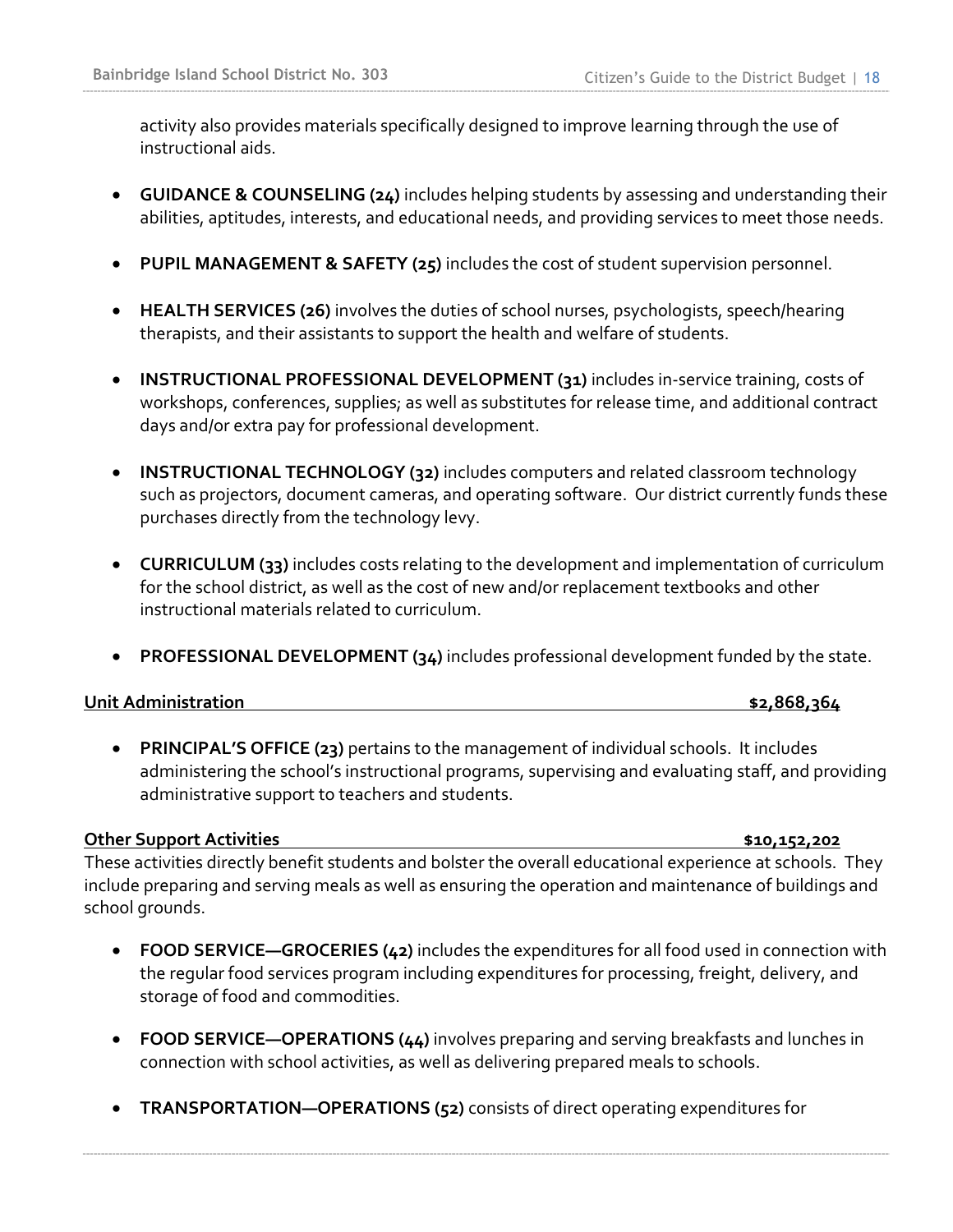transporting students to/from school, and from one school to another. This includes costs for transporting pupils other than by school buses (i.e., via passenger vehicle).

- **TRANSPORTATION—FLEET MAINTENANCE (53)** consists of costs for maintaining school buses and other vehicles. It includes services such as mechanical repair, painting, safety inspections, cleaning, and preventive maintenance. Other expenses include related services for the garage, such as repair and maintenance of the garage buildings, grounds, and equipment.
- **TRANSPORTATION—VEHICLE INSURANCE (56)** includes expenditures for insuring pupil transportation vehicles and providing liability protection.
- **TRANSPORTATION—TRANSFERS (59)** includes expenditures for transporting pupils on trips in connection with educational programs (for example, educational field trips and the transport of school teams to compete or perform).
- **GROUNDS MAINTENANCE (62)** involves the routine care of grounds, such as raking, hoeing, watering, cutting and protecting lawns, and transplanting, trimming and caring for flower beds. It also includes repairing walks, fences, tennis courts, playground surfaces, lawn sprinkling systems, outside flagpoles, driveways, and sewers.
- **OPERATION OF BUILDINGS (63)** includes expenditures for custodians for daily building operation. This includes costs for all small equipment items and consumable supplies used by personnel in operating the building.
- **GENERAL MAINTENANCE (64)** covers costs for carpenters, electricians, glaziers, plumbers and painters to maintain buildings and equipment through repair and upkeep. Services include repainting, resurfacing, refinishing, reshingling, and repairing structures, foundations, doors, windows, and other buildings and fixtures.
- **UTILITIES (65)** include the cost of water, electricity, propane, heating oil, data/voice telecommunications, sewage, and garbage and recycling.
- **BUILDING SECURITY (67)** includes services to protect buildings and other property from unlawful entry, vandalism and burglary.
- **PROPERTY INSURANCE (68)** consists of costs for maintaining property, employee and liability insurance, as well as fidelity bonds.
- **INFORMATION SYSTEMS (72)** involves expenditures to maintain and operate the district's information system and computer network. Purchase of hardware and software, providing technical support, training, systems and database development and/or maintenance, data processing, and storage of data are included.
- **MOTOR POOL (75)** includes the operating expenditures for cars available for staff use,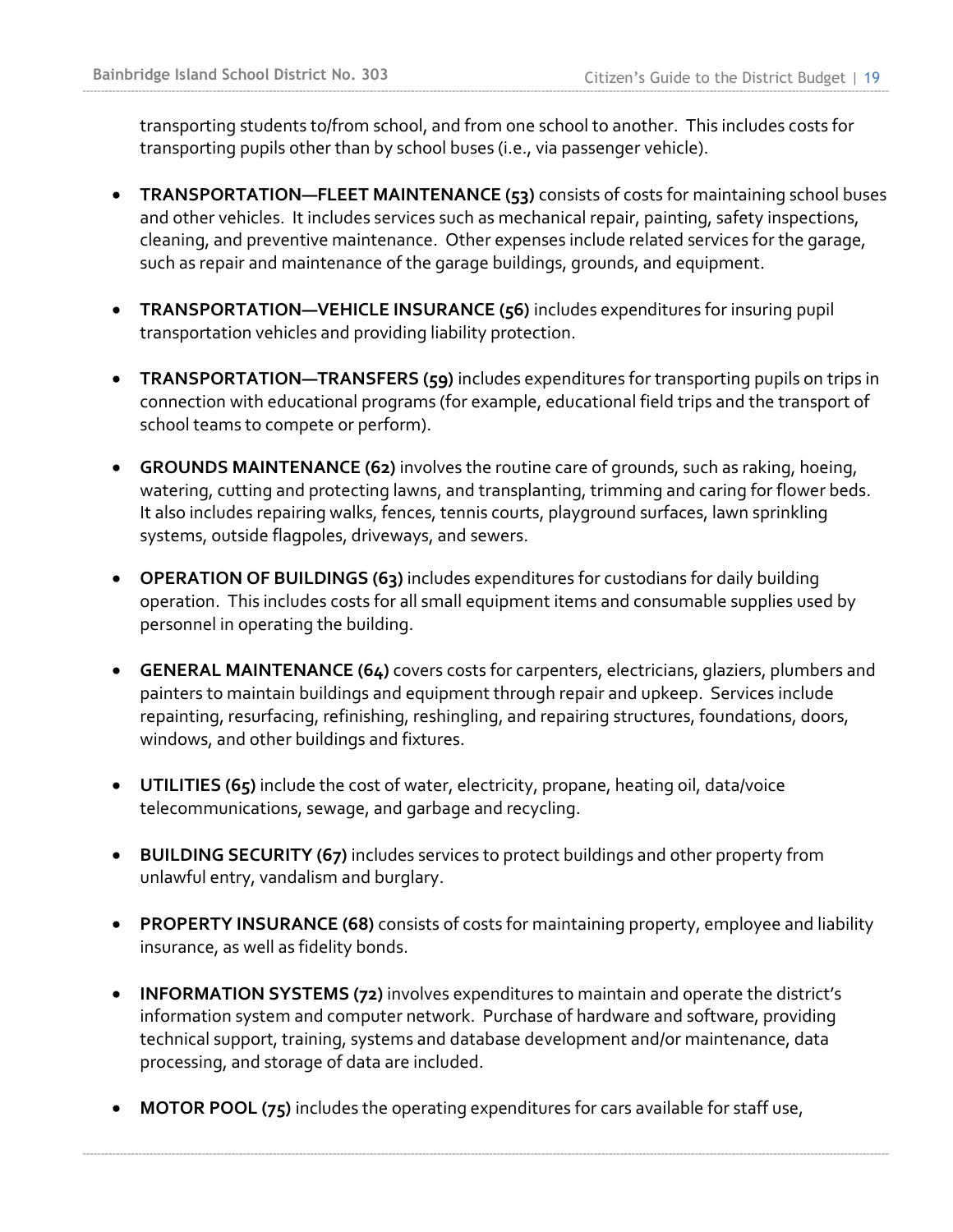maintenance vehicles, delivery trucks, and other non-pupil transportation motor-driven equipment. Include the expenditures for the acquisition of vehicles and for contracted maintenance of vehicles.

- **INTEREST (83)** Interest expenditures, including interest on conditional sales contracts, purchase agreements, and interfund loans.
- **PRINCIPAL (84)** The principal portion of matured debt.

**Central Administration \$4,679,346**

Central Administration includes activities related to the general direction, regulation and administration of the District at large. It includes responsibilities that are carried out by the school district's board of directors, the superintendent's office, the business office, and the human resources office. Duties include personnel administration, public information, finance and accounting, research and planning, bookkeeping and statistical services, business administration, fiscal control, and purchasing.

- **BOARD OF DIRECTORS (11)** includes expenditures to support responsibilities that are not delegated but are retained and carried out by the school district's governing board. This activity also entails costs for board memberships, audits, elections and legal services.
- **SUPERINTENDENT'S OFFICE (12)** includes general administration and the superintendent's office.
- **BUSINESS OFFICE (13)** consists of financial and accounting operations, including district-wide research and planning for budgeting, accounting, bookkeeping, statistical services, business administration, fiscal control, purchasing and payroll.
- **HUMAN RESOURCES (14)** consists of personnel recruitment, compliance and placement activities, employment services, classification and compensation, employee benefits administration, human resources information systems, and labor relations.
- **PUBLIC RELATIONS (15)** consists of writing, editing, and other preparation necessary to disseminate educational and administrative information to parents, students, staff, and the general public through direct mailing, the various news media, e-mail, internet web sites, and personal contact.
- **SUPERVISION OF INSTRUCTION, FOOD SERVICES, TRANSPORTATION & MAINTENANCE (21, 41, 51 & 61)** includes expenditures for providing district-wide leadership in developing instructional programs and curriculum, administering food services, transportation and plant activities, as well as secretarial and clerical support of these functions.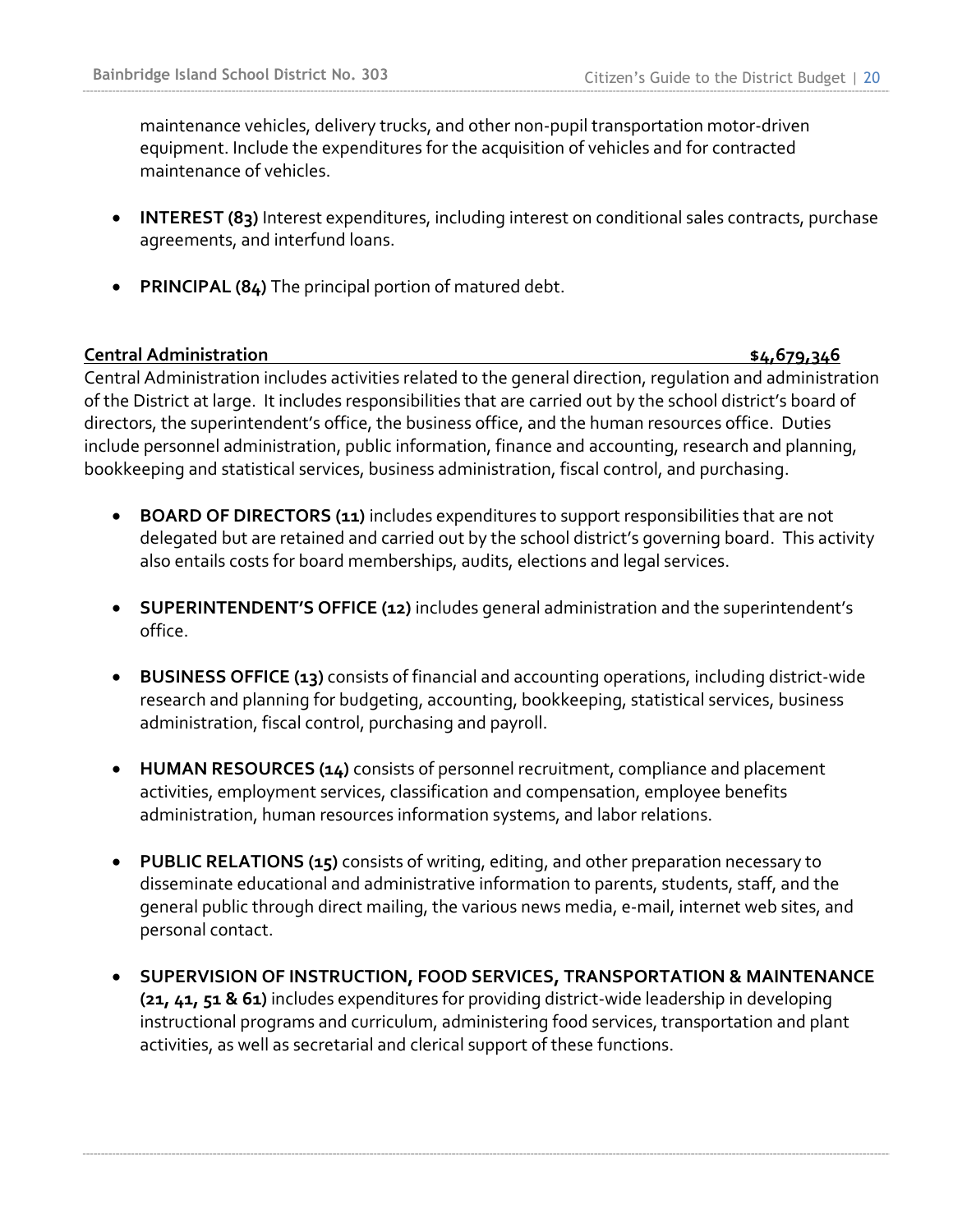# Appendix I

## **Local Taxes**

There are two types of local taxes collected: Bonds and Levies. Bonds and Capital Levies pay for major construction, renovations and implementing technology systems. The Enrichment Levy in the General Fund supports ongoing operational costs beyond those funded by state revenues. The Technology Levy and the new Capital Projects Levy support projects related to repairs/renovations of district property and improvements in our technology systems.

#### BONDS

Bonds are similar to a "mortgage" for school construction and renovation. Money is borrowed for major construction projects and paid back over a long time period – usually 15 to 20 years. The district has the following outstanding bonds:

|                          |                          | <b>Estimated Amount Outstanding as</b> |
|--------------------------|--------------------------|----------------------------------------|
| Date of Issue            | Amount of Original Issue | of 9/1/2021                            |
| 8/31/2018                | \$23,525,000             | \$23,525,000                           |
| 12/12/2017               | \$24,855,000             | \$24,855,000                           |
| 12/12/2017               | \$13,620,000             | \$13,170,000                           |
| 8/11/2016                | \$23,750,000             | \$22,065,000                           |
| 11/25/2014               | \$13,770,000             | \$8,085,000                            |
| 1/8/2014                 | \$6,750,000              | \$4,865,000                            |
| 1/10/2013                | \$9,010,000              | \$7,900,000                            |
| 5/14/2012                | \$9,995,000              | \$8,980,000                            |
| 10/20/2010               | \$14,000,000             | \$14,000,000                           |
| <b>Total Voted Bonds</b> | \$139,275,000            | \$127,445,000                          |

Based on the amount due in the fiscal year and on changes in assessed valuations, the rate collected each year can fluctuate. For 2021, the rate of \$1.09 per \$1,000 of assessed valuation was collected to make principal and interest payments on that debt.

## ENRICHMENT LEVY (EDUCATIONAL PROGRAMS & OPERATIONS LEVY)

Regardless of grade level, the Enrichment Levy impacts all schools and all students. The levy pays for programs and operating expenses not funded by the state. This includes many elective and Advanced Placement courses at the high school level; technology, textbooks and class materials; transportation and maintenance services; utilities and insurance; many staff members; and athletics and activities. Levy funds are vital to the success of all students and provide an essential revenue stream to our school district.

Levies can be run a year at a time, or for as many as four-years and must be renewed by voters to continue. Bainbridge Island voters approved a three-year replacement levy in February of 2021 to assist with funding for enrichment programs and operations and a three-year Technology Levy to support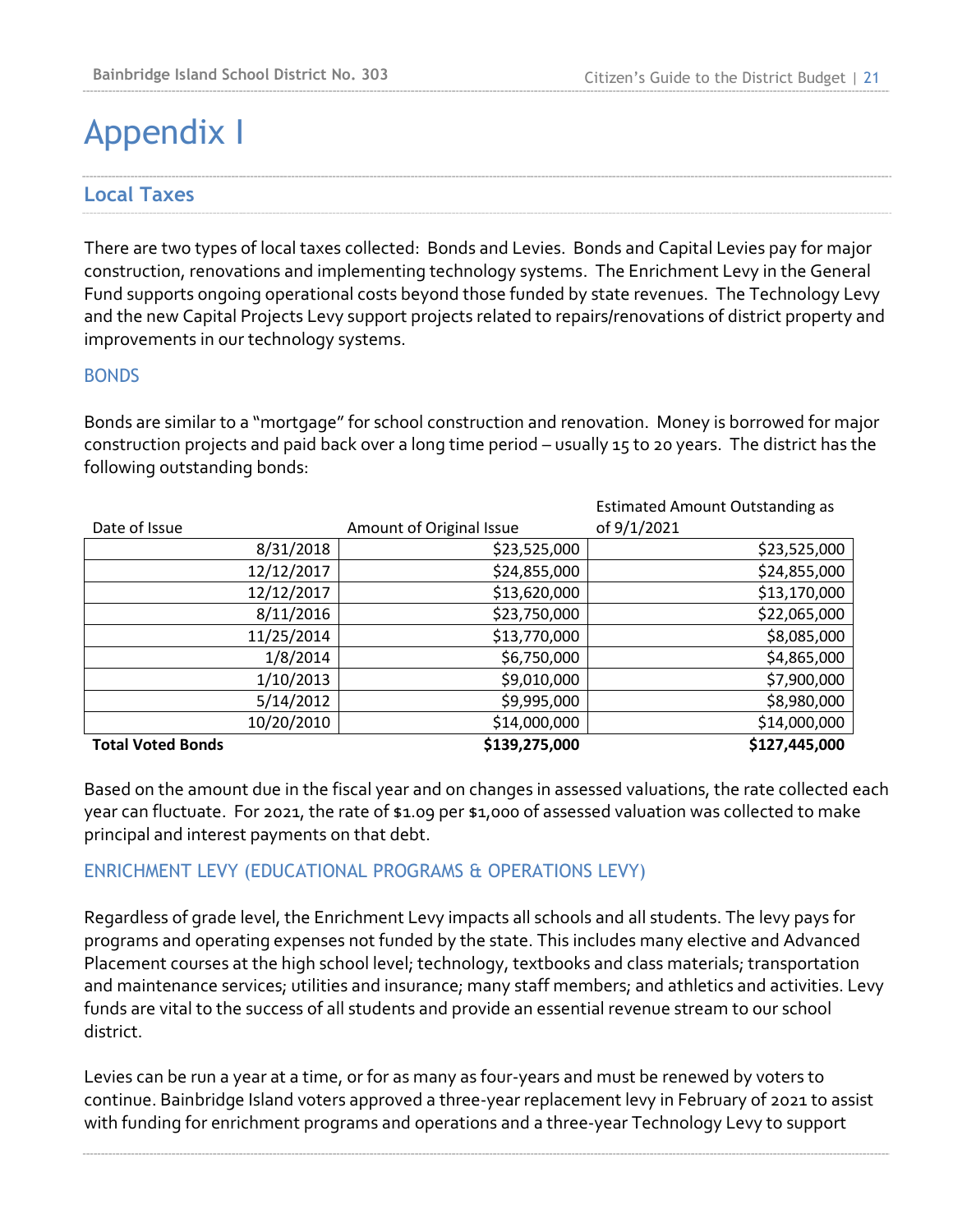technology needs in the district. These levies will be collected in 2022, 2023 and 2024. The Enrichment Levy and a portion of the Technology levy represents 18.8% of the district's annual general fund revenue.

# Appendix II

### **2021-22 GENERAL FUND BUDGET SUMMARY**

|                                 | 2019-20<br>Actual | 2020-21<br><b>Budgeted</b> | 2021-22<br><b>Budgeted</b> |
|---------------------------------|-------------------|----------------------------|----------------------------|
| <b>Beginning Fund Balance</b>   | \$4,205,632       | \$5,300,000                | \$6,600,000                |
| <b>REVENUES</b>                 |                   |                            |                            |
| <b>Local Taxes</b>              | \$9,707,734       | \$9,789,600                | \$9,925,290                |
| Local Non-Tax                   | \$2,139,591       | \$2,397,000                | \$1,632,000                |
| <b>State General Purpose</b>    | \$35,771,250      | \$36,350,000               | \$33,639,445               |
| <b>State Special Purpose</b>    | \$7,890,499       | \$6,958,100                | \$7,146,512                |
| <b>Federal Special Purpose</b>  | \$1,708,510       | \$1,394,800                | \$3,087,240                |
| <b>Other Sources</b>            | \$498,542         | \$625,260                  | \$600,500                  |
| Revenues from Other             |                   |                            |                            |
| <b>Entities</b>                 | \$0               | \$0                        | \$0                        |
| <b>TOTAL</b>                    | \$57,716,127      | \$57,514,760               | \$56,030,987               |
| <b>EXPENDITURES</b>             |                   |                            |                            |
| <b>Teaching Activities</b>      | \$33,113,577      | \$34,346,734               | \$34,213,260               |
| <b>Teaching Support</b>         | \$6,836,151       | \$7,994,142                | \$7,734,285                |
| Unit Administration             | \$3,054,437       | \$3,301,977                | \$2,868,364                |
| <b>Other Support Activities</b> | \$8,660,207       | \$9,679,031                | \$10,152,202               |
| <b>Central Administration</b>   | \$4,241,005       | \$4,412,481                | \$4,679,346                |
| <b>TOTAL</b>                    | \$55,905,377      | \$59,734,365               | \$59,647,457               |
|                                 |                   |                            |                            |
| <b>ENDING BALANCE</b>           | \$6,016,382       | \$3,080,395                | \$2,983,530                |

*\*Data based on the BISD2021-2022 Budget*